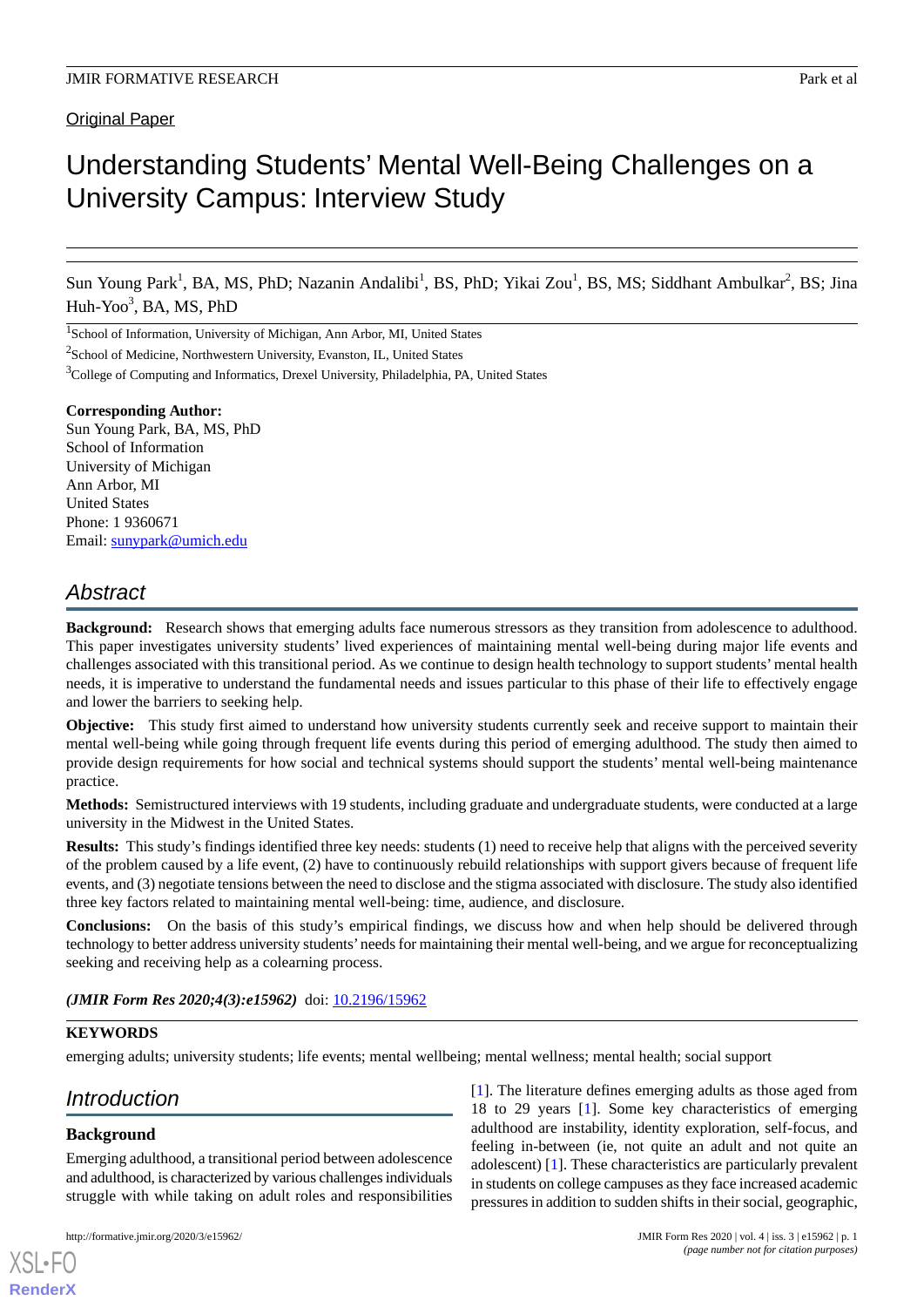and economic life contexts [\[2](#page-12-1)]. According to a recent national survey of college students in the United States [[3\]](#page-12-2), over the last year, 85% of the students felt overwhelmed by their given tasks, and 49.8% of the students reported feeling hopeless.

During this transitional phase of emerging adulthood, university students experience various life events at different scales, ranging from entering college, leaving home and moving to a new city, and making new networks, to taking finals and looking for a job [\[4](#page-12-3)]. These life events become potential stressors as students are expected to increase their personal responsibility and independence and make constant adjustments, including personal, emotional, and social adjustments [[5\]](#page-12-4). Research shows that support from peers, family, and health care resources aids their life satisfaction, self-esteem, perceived social acceptance, and well-being [\[6](#page-12-5),[7\]](#page-12-6).

With advances in technology, researchers have approached the problem of supporting students'mental health through a variety of technological interventions and tools. Novel tools and mobile apps have been developed to support clinical interventions, risk predictions, and self-monitoring of illness triggers and symptoms, such as home clinical therapy mobile app [[8\]](#page-12-7), self-monitoring tools that help track and reduce stress [[9\]](#page-12-8), and social media platforms to provide social support and monitor mental health risks [[10\]](#page-12-9) and suicidal ideation [[11\]](#page-12-10). These tools help to monitor and forecast mental illness and allow clinical therapies and treatments to be more accessible. However, such clinical approaches to technological interventions could leave out those who do not consider their problems to be mental illness or disorder problems but a "normal" part of maintaining mental well-being [\[12](#page-12-11)].

We build upon recent work in human-computer interaction (HCI) and Health Informatics [\[13](#page-12-12)[-17](#page-12-13)], which approaches university students' struggles and challenges as a mental well-being problem rather than as a clinical, mental illness problem. This approach helps address the problems that students need to engage but often ignore because they consider those problems not to be mental health concerns but "normal" problems that occur during emerging adulthood [\[12](#page-12-11)]. Focusing on mental well-being helps us understand students' everyday lived experiences of muddling through major life events during their emerging adulthood.

With this perspective, this study first aimed to understand how university students currently seek and receive support to maintain their mental well-being while going through frequent life events during their emerging adulthood. The study then aimed to provide design requirements for how social and technical systems should support the students'mental well-being maintenance practice. In this paper, we report findings from semistructured interviews with 19 students on a university campus. We identified three key needs: (1) the need to receive help that matches the perceived severity of a problem caused by life events, (2) the need to constantly draw on new support givers because of frequent life events, and (3) the need to negotiate the tension between the benefits of self-disclosure and the stigma associated with such disclosure. On the basis of this study's findings and analysis, we make the following contributions:

 $XS$  $\cdot$ FC **[RenderX](http://www.renderx.com/)**

- We extend our knowledge about university students' understandings and perceptions of mental health and coping strategies.
- We discuss how students strive to maintain their mental well-being and perceive the boundary between what counts as mental "illness" vs "wellness" in assessing whether to get help.
- We present design implications for sociotechnical systems to support the needs of students to better maneuver through this important transitional life phase.

#### **Related Work**

The American Psychological Association defines emerging adulthood as the "in-between age," referring to the phase of development between adolescence and adulthood [[18\]](#page-12-14). Regardless of socioeconomic prospects, those between the ages of 18 and 29 years commonly struggle with "feeling in between" [[19\]](#page-12-15). Emerging adults, particularly those who attend universities, go through a great amount of stress. According to the US Department of Education (2011), student enrollment in college increased to 38% since 1999, reaching its peak. However, the majority of those who drop out of college do so in their first year [\[20](#page-12-16)], indicating that the transition process is crucial to students'success. In addition to dealing with academic pressure, they are expected to make a series of adjustments, ranging from academic assimilation to personal (eg, changed interests), emotional (eg, home sickness), and social (eg, finding new friends) adjustments [[5\]](#page-12-4).

What makes emerging adulthood more uniquely challenging than other periods is the intensity of multiple life events mounting up together in a short period. The danger of multiple life events occurring in a short period has been noted in life events research—critical life events (eg, moving, starting a new job, leaving family, and paying new rent or mortgage) and their accumulation can predict long-term medical and psychiatric illness problems [[21,](#page-13-0)[22](#page-13-1)]. The major life events of emerging adults often begin with entering college and leaving home and their old, existing networks. To help such students with the struggles brought by the transitional phase of emerging adulthood, the American College Health Association has identified coping with stress as a high priority issue in the Healthy Campus initiative [\[23](#page-13-2)]. This initiative takes a multifaceted approach to mental well-being, which includes environmental (eg, managing air quality), physical (eg, eating well), and social (eg, student clubs) health. Universities offer Counseling and Psychological Services (CAPS) with mental health professionals. CAPS further provide campus-wide programs for first-generation college students and underserved students to reduce attrition (eg, drop out) [\[24](#page-13-3)[-26](#page-13-4)]. Despite the benefit of these initiatives, the literature still notes the problems of students not utilizing CAPS until emergency situations occur, if they ever do [[27\]](#page-13-5). Nearly 80% of the students who die by suicide never participate in counseling services [\[28](#page-13-6)-[30\]](#page-13-7). The reasons for this underutilization include lack of awareness [[31\]](#page-13-8), stigma [\[32](#page-13-9)], long waiting list times [\[33](#page-13-10)], and preference for self-management [\[34](#page-13-11)].

Besides the institutional and national effort to support students, many studies showed that students mostly seek and receive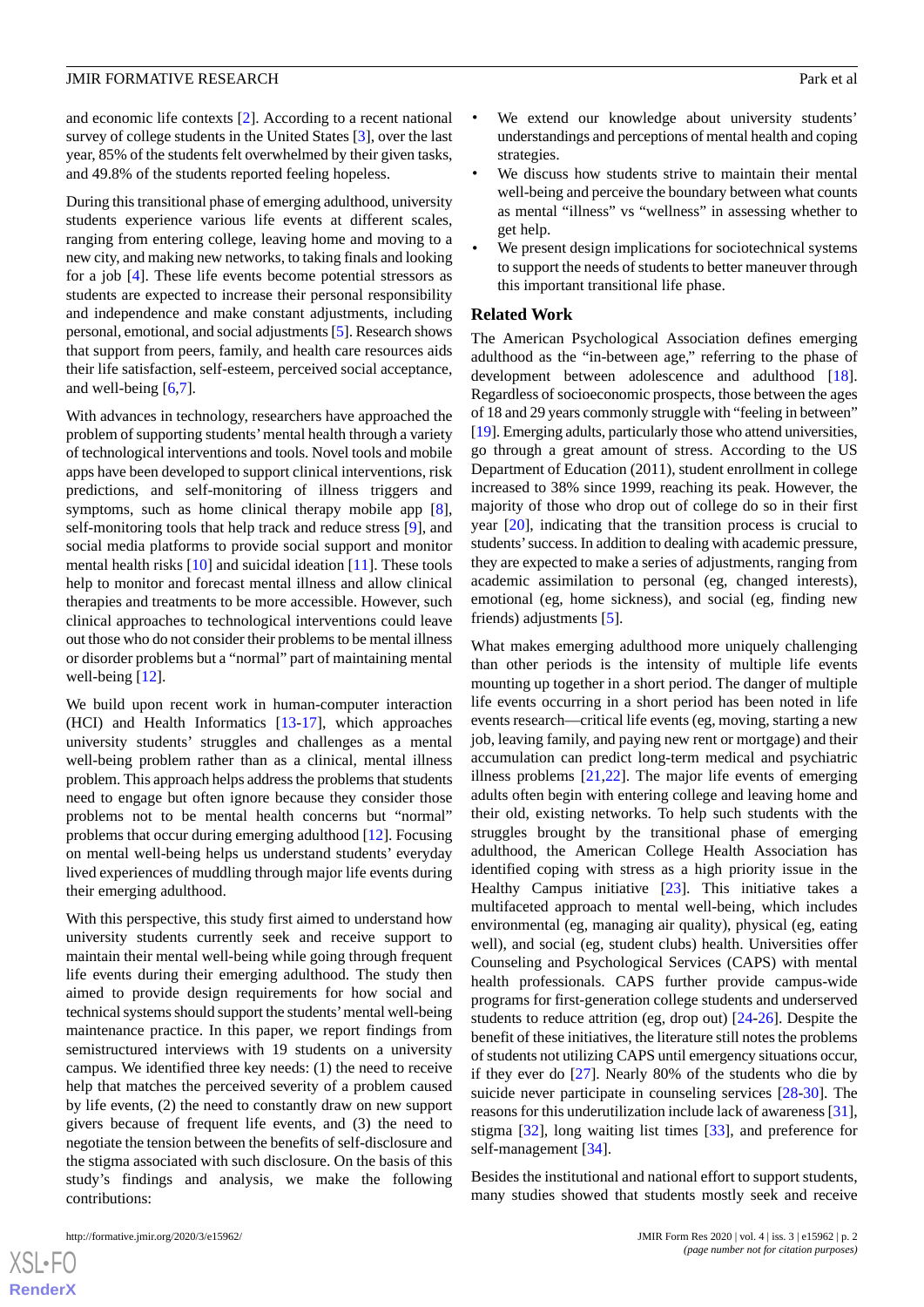social support from their existing networks in dealing with their struggles. Peer and family support plays a critical role in offering students a sense of belonging [[7\]](#page-12-6), affirmation of their concerns [[35\]](#page-13-12), encouragement and empathy [[36\]](#page-13-13), and facilitation of mental health maintenance as a compensatory measure when other support is unavailable [[37](#page-13-14)[,38](#page-13-15)]. Social support enabled by technology, such as social network sites and Web-based and virtual social communities, has shown the potential benefits to supporting students, such as facilitating students' identity transitions [[39\]](#page-13-16), offering access to help when lacking in-person support [[40\]](#page-13-17), addressing unpleasant experiences with negative content on the Web [\[41](#page-13-18)], and resolving stigmatized concerns [[42](#page-13-19)[,43](#page-13-20)]. However, research indicates that barriers related to seeking and getting social support, including stigma of mental illness [[44,](#page-13-21)[45](#page-13-22)], a sense of autonomy (eg, "I don't need a doctor to solve this problem"), a fear of losing one's positive image (ie, "face") [[46\]](#page-14-0), and secrecy and negative cultural attitudes toward mental illness [[47\]](#page-14-1), often suppress help-seeking behaviors [\[48](#page-14-2)], which hampers students from getting timely and proactive support. These previous studies on emerging adulthood highlight both the critical need for proper support for university students during their stressful life transitional period and the associated barriers that hinder students from seeking and receiving such support.

Researchers developed and evaluated technological interventions for mental health issues such as anxiety and depression. Some examples include Harmony (a mobile health app that assists patients, caregivers, and clinicians in managing serious illnesses) [[49\]](#page-14-3), DStress (a mobile app that coaches users in balancing compliance and achievement toward daily goals of stress reduction) [\[9](#page-12-8)], the UPRIGHT project (in which researchers designed and validated resilience-based interventions for promoting early adolescents'mental health) [[6\]](#page-12-5), and Intellicare (a suite of skill-focused apps that successfully provide users with more flexibility in choosing a suitable treatment) [[15\]](#page-12-17). Furthermore, technology-mediated therapies have been implemented (a conversational mobile app, Pocket Skills, that provides Dialectical Behavioral Therapy [[8\]](#page-12-7) and Web-based cognitive behavioral therapy) [[50\]](#page-14-4). Although these interventions have shown their effectiveness and usefulness for treating mental illness, they mainly focus on those who are clinically diagnosed and actively seeking treatment, not those who do not consider their problems as serious mental health conditions but approach them by attempting to maintain their mental well-being.

Upon reviewing the literature on emerging adults'mental health on college campuses, we find examining how students engage everyday life challenges and the everyday maintenance aspect of their mental well-being to be a critical, emerging, and underinvestigated research topic in HCI and Health Informatics communities. As we continue to design health technology to support students' mental health needs, it is imperative to understand the fundamental needs and issues particular to this phase of their life to effectively engage and lower the barriers to seeking help. Building on the previous work summarized here, this study includes the following research questions (RQs):

RQ1: How do university students perceive their problems and maintain their mental well-being while going through various, frequent life events?

[XSL](http://www.w3.org/Style/XSL)•FO **[RenderX](http://www.renderx.com/)** • RQ2: What are the implications for designing sociotechnical systems that are tailored to meeting university students' unique needs around life events?

## *Methods*

We conducted interviews with 19 university students (6 undergraduate and 13 graduate) from a large US Midwest university for a semistructured interview study. The inclusion criteria were as follows: (1) English speaking, (2) interested in speaking about their mental health or well-being, and (3) enrolled either as an undergraduate or a graduate student of the university. We recruited the participants through school-wide departmental email lists and word of mouth, and we stopped data collection when saturation was reached.

The study was approved by the Institutional Review Board (IRB) of the first author's university, and all coauthors who had access to the transcripts were registered as study team members. Our interview sessions were conducted in private rooms on the university campus. A member of the research team began the interview by informing the participants about the study's goals and interview procedures and assuring them that they could skip any questions they did not feel comfortable answering or stop the interview at any point. The participants were told that confidentiality would be maintained and that they could withdraw their participation at any time without any consequence. This study followed IRB guidelines, which state that if any crisis situation was observed (eg, threats and suicidal posts), the participant would be immediately referred to the staff at the University CAPS. Each participant received US \$15 for study participation.

The duration of each interview session ranged from approximately 1 to 1.5 hours. The questions were designed to help us gain further insights that might not be uncovered in public reports on overall campus climate, where we see increases in student struggles with stress, anxiety, depression, and requests for on-campus counseling services. The interview questions probed the students' process of identifying their stressors, their experiences of seeking and receiving support or help, their development and adaptation of coping strategies to maintain mental health or well-being, and the tools and technologies they used in this process. At the end of the interview, the researchers offered information about college counseling services and other mental health support resources available on campus to those who were in need or had no previous experience of them.

All of the interviews were audio recorded and transcribed for the analysis. This study followed all of our institution's confidentiality, privacy, and security policies for handling and storing all the participants'data. Three researchers analyzed the data using the open coding method [[51\]](#page-14-5), using the Atlas.ti 7 (ATLAS.ti Scientific Software Development GmbH) qualitative coding software program. We conducted axial coding to explore and develop the key attributes and dimensions of each theme particular to the RQs. Working collaboratively, we explored, compared, and revised the themes as the analysis progressed. We revised the themes through a series of discussions and iterations until consensus was reached. We also conducted affinity diagramming [\[52](#page-14-6)] to generate common themes and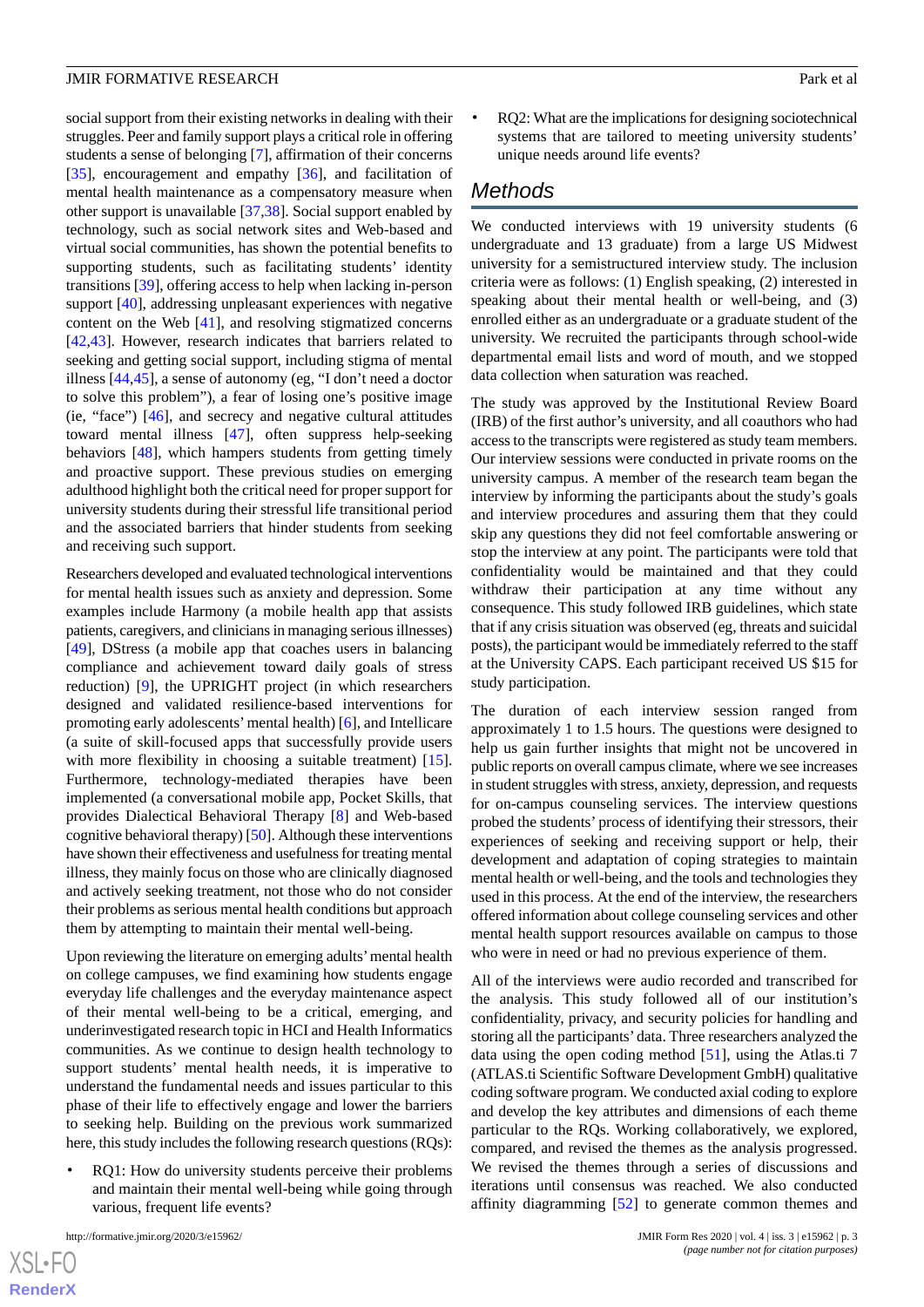identified any breakdowns and design implications during the analysis process. We followed the Contextual Inquiry Design process [[52\]](#page-14-6) to identify common themes from the affinity diagram to generate design requirements.

## *Results*

## **Overview**

In this section, we first provide demographic information on this study's participants and then present the three needs that were identified in this study. These three needs are critical to understanding how students maneuver through various life

<span id="page-3-0"></span>**Table 1.** Demographic information about our study participants.

events, seek help, and maintain their mental health and well-being.

#### **Study Participants**

[Table 1](#page-3-0) shows the overall participant demographics. The students ranged in age between 20 and 29 years (mean 25 years, SD 4 years), and 13 students were female, and 6 students were male. In all, 7 students were international students. Reported ethnicities were as follows: East Asian (6), non-Hispanic white (6), Indian (5), and African American (2). A total of 14 out of the 19 students had had experiences with professional counseling services. Two (P7 and P19) students were clinically diagnosed with a psychological disorder.

|        |             | Ethnicity                                                                                                                                                                                | Counseling and psychological services, or professional service experience                                                                                                                                     |
|--------|-------------|------------------------------------------------------------------------------------------------------------------------------------------------------------------------------------------|---------------------------------------------------------------------------------------------------------------------------------------------------------------------------------------------------------------|
| 28     |             |                                                                                                                                                                                          | Yes                                                                                                                                                                                                           |
|        |             |                                                                                                                                                                                          | Yes                                                                                                                                                                                                           |
| 30     |             |                                                                                                                                                                                          | Yes                                                                                                                                                                                                           |
| 20     |             |                                                                                                                                                                                          | Yes                                                                                                                                                                                                           |
|        |             |                                                                                                                                                                                          | No                                                                                                                                                                                                            |
|        |             |                                                                                                                                                                                          | Yes                                                                                                                                                                                                           |
| 20     |             |                                                                                                                                                                                          | Yes                                                                                                                                                                                                           |
|        |             |                                                                                                                                                                                          | Yes                                                                                                                                                                                                           |
| 20     |             |                                                                                                                                                                                          | Yes                                                                                                                                                                                                           |
|        |             |                                                                                                                                                                                          | Yes                                                                                                                                                                                                           |
|        |             |                                                                                                                                                                                          | $\rm No$                                                                                                                                                                                                      |
| $20\,$ |             |                                                                                                                                                                                          | No                                                                                                                                                                                                            |
|        |             |                                                                                                                                                                                          | Yes                                                                                                                                                                                                           |
|        |             |                                                                                                                                                                                          | No                                                                                                                                                                                                            |
|        |             |                                                                                                                                                                                          | Yes                                                                                                                                                                                                           |
|        |             |                                                                                                                                                                                          | Yes                                                                                                                                                                                                           |
| 30     |             |                                                                                                                                                                                          | Yes                                                                                                                                                                                                           |
|        |             |                                                                                                                                                                                          | No                                                                                                                                                                                                            |
|        |             |                                                                                                                                                                                          | Yes                                                                                                                                                                                                           |
|        | Age (years) | Gender<br>Male<br>Male<br>Female<br>Female<br>Female<br>Male<br>Female<br>Male<br>Male<br>Female<br>Female<br>Male<br>Female<br>Female<br>Female<br>Female<br>Female<br>Female<br>Female | Chinese<br>Korean<br>Taiwanese<br>Indian<br>White<br>White<br>White<br>Indian<br>Indian<br>Taiwanese<br>White<br>Indian<br>White<br>Indian<br>White<br>Chinese<br>Korea<br>African American<br>Middle Eastern |

## **The Need to Receive Help That Aligns With the Severity of the Problem**

The participants emphasized the importance of how and when they receive help for their problems based on how they perceived the severity and duration of the problem they were struggling with. We found that knowing or not knowing when a problem would end and having multiple stressful events accumulate at once mainly affected students' perception about the severity of their problems. This perceived severity then affected the students' expectations about help seeking. Below, we describe how life events affected perceived problem severity and what students considered "good help" to be as a result.

## *The Severity of the Problem Is Perceived Differently Based on Life Events*

The problems students struggled with in maintaining their mental well-being included adjusting to new cities and life on new campuses, meeting new people, paying for tuition, examinations, and job searches. Some of these problems involved more certainty in terms of how long they would last, such as final exams; others, on the other hand, seemed to last forever, such as job search–related stress. Accordingly, uncertainty regarding how long their problem would last affected how students perceived the severity of the problem and how they approached it. For instance, until receiving her recent job offer, P3, who was an international graduate student, had been "really, really stressed." She explained the following:

*The past year, when I was first year [of the graduate school], I was really stressed... I would never go back*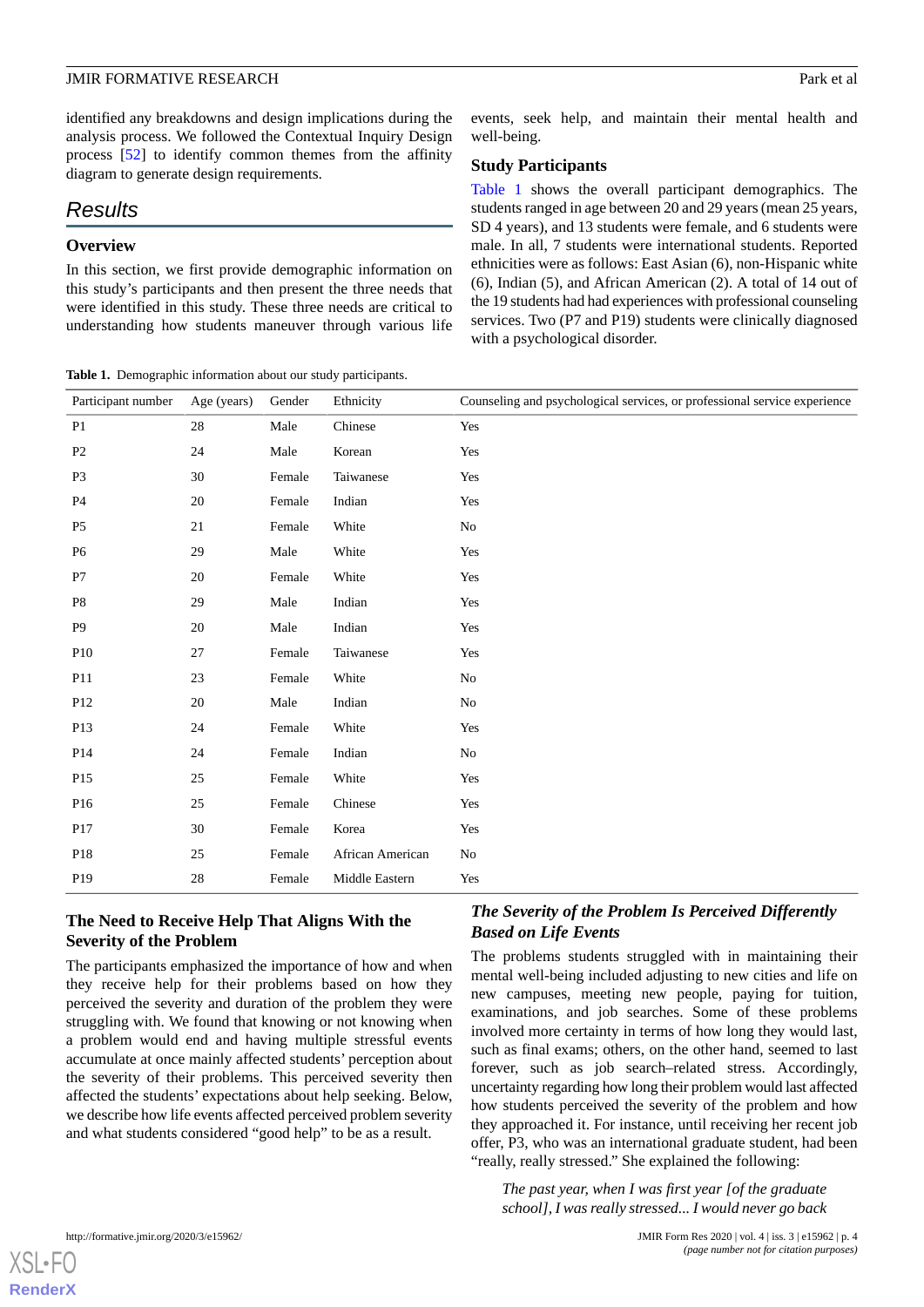#### *to my home [in China] during the time because I can only come back with a job offer.*

Here, P3 described the stressful event as having lasted for a year, which significantly affected her mental well-being during that year. She did not previously know, nor could she have predicted, how long the job search would take while it was happening. The job search was stressful, and the fact that it occurred over an indefinite period of time added a considerably increased amount stress. P3 was expressing the severity of the problem in relation to the event duration because she was unable to start or plan other things until her job status was secured, directly affecting her legal status to live in the United States after graduation.

In perceiving the severity of their problem, we found that a few students even put a predefined time boundary on the problem (how long it would last) and remarked that their current problems would pass and there would eventually be closure. This perception helped them get through the problem. For instance, when P3 was having a problem with her boyfriend during her job search period, she mentioned that she had given herself 3 months (a limited amount of time) to deal with the stress and move on when she would start a new job:

#### *I told myself just three months to get over it. I was eating snacks, watching TV shows, and doing exercises.* [P3]

Starting college as an independent young adult brought multiple problems in school, work, and relationships at the same time. These multiple problems occurring in the same period exacerbated the perceived severity of each individual problem. For instance, P5 experienced a high level of stress when she had a serious problem with her boyfriend while also applying for summer internships and working on her final exams. P8, similarly, shared an extreme, distressing moment because of the stress brought on by multiple, urgent work responsibilities:

*There was this one time when I had a very large amount of work to do. I had a part-time job, had one big [class] assignment, and had one [class] project due, all within the next 48 hours. Even if I stayed up the entire 48 hours, there was no way I was going to finish everything. I knew that because of the amount of work involved, and that was really causing me stress because either the assignment, the project or the part-time job had to suffer, and I wasn't sure which. I was being paid for the part-time job, the project was a group project and if I don't do the work then nobody gets a grade, and the assignment was an individual assignment for me, but it was a large part of the grade, so I had to leave at least one.* [P8]

P8 further explained that he had to seek emotional support from family members and friends and go to his academic advisor for useful advice. As in the case of P8, multiple problems could occur during the same transitional period, thus requiring the student to navigate the different types of support resources available to receive the proper help. This indicates that merely having one therapist may not work well for students.

## *Seeking Help That Is Accessible and Available at an Appropriate Time*

The urgency and timing of seeking help varied together with whether the students framed the problem as having ended or as ongoing. All students in the study commented on the importance of receiving support during the particular period when the struggles were still happening to effectively deal with their struggles. However, ensuring timely support was challenging because seeking support required a great amount of effort in their hectic daily lives. For instance, students mentioned that they often found resource constraints in their existing support environments on campus. Several participants mentioned that existing support resources such as CAPS and other professional services sometimes failed to address their need to receive help at the right time, especially for time-pressured and serious concerns. This was because of tedious nature of scheduling phone calls, long wait times for in-person appointments, inflexible working hours, and an inefficient screening process, all of which made it difficult to access care in a timely manner:

*There was a pretty long waiting time. The initial session was I think after a week and a half, and then the next appointment was after a couple of weeks. Time is the only problem [with CAPS], and I realize that the timing is not in their control because of the number of people here.* [P8]

Another student described his experience:

*I decided to go to CAPS, and was kind of disappointed because at first I filled out that whole questionnaire and the first meeting wasn't even an actual meeting it was just going over the questionnaire with a counseling student.* [P9]

These factors that delayed the timing of receiving help frequently made the students uninterested in reaching out to CAPS for help.

As their perception of the problem severity was time bound, when students were unable to find proper help in a timely fashion, they tried to manage it on their own or consider that the problem might go away some time after they endured that particular stressful event. We found that after a certain amount of time passed, the students did not necessarily want to be reminded of an issue, nor did they feel the need for professional help anymore. Rather, they wanted to put their problems behind them, letting them resolve on their own over time or trying to ignore them. Ensuring help at the appropriate time was particularly tricky for students who were required to change their locations periodically:

*I came back home for the summer so I couldn't see them [therapists at CAPS] again. I could have come in the fall but it wouldn't have been the same. It would a long break and I would have thought through some things on my own and stuff like that. I didn't go to them afterwards.* [P9]

As the participants, including P9, left the campus for summer and winter breaks for various reasons such as internships, vacations, or other duties, many had to leave in the middle of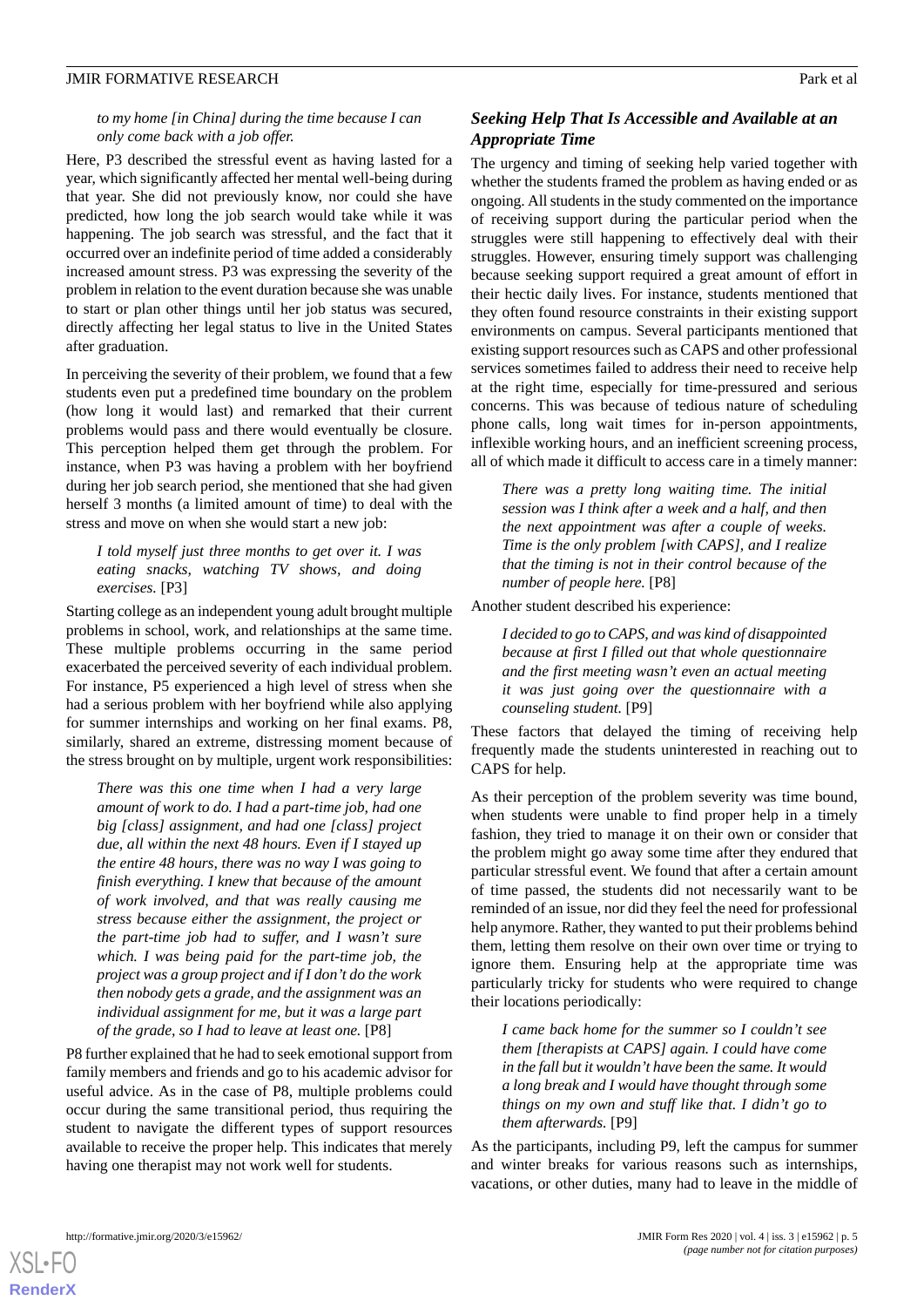getting help without fulfilling their needs, and they felt that the help that came later was meaningless.

In addition, we found that when seeking and receiving help, some students experienced a discrepancy between what they expected and how the help was actually delivered. Types of problems they had might be similar to those of their peers, as emerging adults on campus were going through similar life events. Although the perceived severity might differ, students felt that their struggles might not look as serious to others as they perceived them to be. In fact, they experienced difficulty in getting proper recognition or serious consideration from others. Consequently, students quickly lost interest or motivation to actively seek help when they did not feel they were getting enough recognition or empathy from others upon initial sharing. P3 mentioned how her problem was not appropriately acknowledged or addressed by the therapists' consultation:

*The therapist said, 'Ok it's been one hour, I think we are going to wrap up.' Then I was so surprised, what!? Are we finished? I thought you were going to give me some suggestions. At least some homework for what I am going to do... Then, she [therapist] said, 'no, no you have so many stress to relieve, so this time you just relieve all your tension, you just let your sore come out. And next time we will talk about others.'* [P3]

In this quote, P3 showed her frustration about how her severe problem was mostly treated as one of the many other stresses without the proper understanding she expected. In this study, this kind of experience, not getting sufficient recognition of the severity of their problems, made even those students who initially sought help consider that their problems might not be serious enough for professional treatment and that they might need to be manage the problem themselves.

Many of the students in the study wanted to receive help in a more casual way through frequent and informal conversations, instead of fixed (regular but limited) and formal conversations. As most students saw their problems as issues that could come and go and get better or worse, and as similar to what their peers were all dealing with, rather than as mental health issues requiring formal diagnoses, they preferred casual and frequent interactions, which allowed them easy access when needed. P15 expressed the need to see mental health practitioners more frequently and informally as a preventative approach, rather than seeing them only when "something was going wrong," such as "when feeling depressed, when feeling anxious, when having maniac episodes whatever it might be."

Similarly, a couple of students proactively managed their stress through frequent hangouts with friends. P14 shared her experience of using her regular get together as an outlet for her distress:

*It makes me feel good about how things are. I get to offload my emotional stress. I do that [talk about things in mind/head] once a week when we all get together. But on a daily basis we don't talk as much about anything emotional or anything about our job,*

#### *just like, have you had food, where are you going, things like that.* [P14]

P14 designated a weekly time to "talk about things" with a small group of friends who she hung out with on a daily basis as a way to focus on sharing stressful issues, as they might go through similar stressful life events and share similar struggles. Having weekly gatherings with close friends made sharing problems comfortable instead of awkward or uncomfortable.

In sum, students struggled with various problems brought by life events, especially multiple problems concurrently happening during a transitional period, and they tried to look for help that could effectively address the problems. Despite the seriousness of a problem and the critical need for help, the problems students struggled with were mostly considered to be part of normal emerging adulthood–related issues, not "serious" ones, by the students themselves and even by others whom they tried to ask for help. Students thus preferred casual help, or they took a preventative approach so that those "normal" problems would not develop into "serious" ones.

## **The Need to Build, Rebuild, and Maintain Support Givers for Frequent Life Events**

All students participating in the study had recently gone through major life events and changes: they had left their hometowns or relocated, sought or made new friends in college or at work, or made changes in their career—for example, switching majors, changing schools, delaying their degree, and coming back to school from industry. These transitions caused changes in social support structures, exacerbating stress and problems in maintaining their mental well-being. The following quote from P8 illustrates the highly stressful period of transitions and the loss and regaining of social support:

*The transition time was very rough because I was used to a place with a lot of people and a lot of activities. When I first came here... I don't know, I found a lot of simple things to be very difficult. I didn't have my own mode of transportation, so had to rely on the bus services. Small experiences like that really added to my stress levels and I found the fact I lived away from the main campus, [which] meant that I had to spend a lot of time on my own, which I didn't like because I like hanging around people. When I was staying alone it was quite difficult for me.* [P8]

## *Relationship Building Is Constantly Needed to Have Access to Potential Support Givers*

The various life events the participants experienced not only forced them to quickly adjust to new life contexts and rebuild their social connections but also made it difficult to maintain their existing social connections. For this reason, students often felt that the support they wanted was not readily available or workable, but inconsistent; supportive social groups or support givers were likely to come and go. For instance, P18 described her premed group members with whom she initially developed deep relationships, and she described how these relationships were enhanced by their common struggles and active support for each other. Later, she felt helpless and discouraged when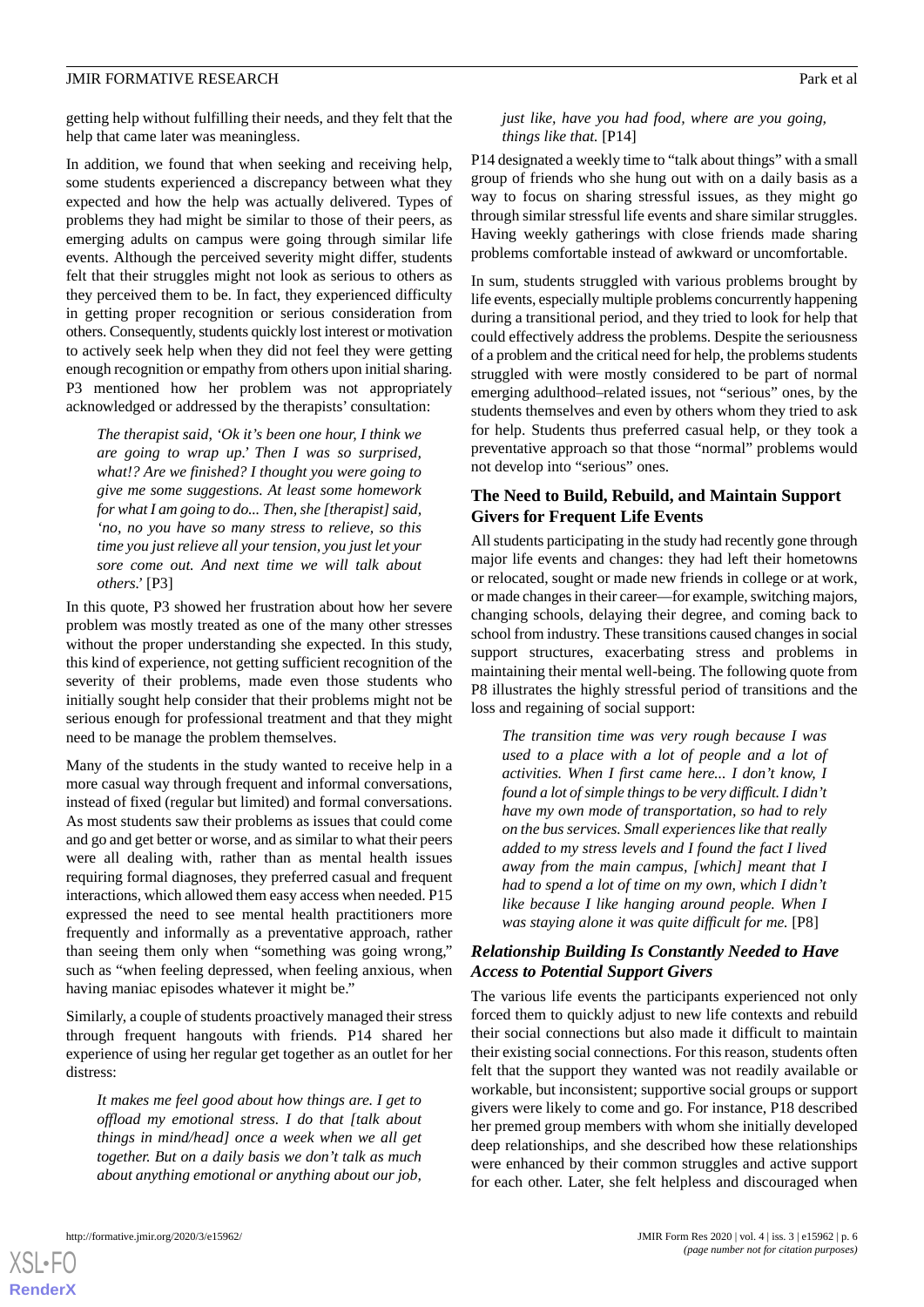all the members of the group transferred to other universities or decided to pursue something else:

*I think with pre-med courses, it's nice to have a community where you can be stressed out together and fall on each other for advice and study together and help each other. But then when everybody dropped, and it was just me, I think that's when it got to be very stressful because I was doing everything on my own.* [P18]

The short-term and inconsistent social support received from their existing support givers was somewhat detrimental to the students' mental health, often resulting in sudden feelings of being lost or alone. Although some relationships were strong and long lasting, the students needed to be prepared to lose connections and relationships they often put a large amount of time and effort into building and rebuilding.

Most of the students in this study experienced the diminishment, disappearance, or replacement of intimate friends they previously relied on to receive support, such as the replacement of high school friends with a small group of close friends from the freshman cohort, or they experienced the quality of relationships with old friends changing over time. P9 explained how the friendships he had with close friends growing up and their support for each other became rather unstable and shifted after 3 years of college as they experienced conflict and disagreement:

*These were probably the two people I would go to if I had trouble with school and things, but after I had a disagreement with them, I felt very alone and isolated. Now, I'm a better friend to them but I think because we had that break we're not as close as we used to be. It's always in the back of my mind that we had this fight so I'm not that close to them as much anymore.* [P9]

This shows that even with existing support givers (eg, intimate friends), effort was still needed to maintain relationships as all parties went through different stages and events of their own lives during emerging adulthood, affecting their current or future situations, viewpoints, and needs.

While going through different life events and needing to seek appropriate help, the students encountered situations where they needed to determine how to disclose and share their problems with the new social connections they had just built or developed. The new social connections were usually people they had recently met in classes, at work, at various events, or where they lived. For instance, P10 shared her experience of sharing her concerns with a new friend she had started to get close with recently:

*I talk a lot this semester with Olivia [her classmate], but like until the end of the semester, not really earlier. I feel like this semester, the early part of this semester I'm always alone because I am mostly in Fishbowl to finish 520 assignment or something. (...) She also shares her concern as well. I think for the academic part, we are very similar. In the same situation, I guess. And we haven't got internship yet*

*and we're also worried about finding a project, final exams, so it's hard. Our schedules are more similar. We sometimes work together on weekends.* [P10]

Having similar situations, interests, or struggles as other individuals helped students quickly build new relationships and potentially share their problems, although the sharing might initially be limited to their common interests.

While sharing problems with newly developed social connections, students did not share their real, deep problems upfront, unless those were the commonly shared issues they already knew about each other (eg, met at a counseling session). They wanted to share problems in a friendship after building a relationship and worried that sharing such issues in the beginning of the relationship could lead to making some "unattractive" or "undesirable" impressions:

*I wouldn't necessarily want people to know that to be the first thing they know about me. I want them to know me as a person. I feel like, yes, that's an important thing to know about me in a friendship and stuff, but I don't want that to be the first thing.* [P13]

#### *Seeking Alternatives to Support Givers on the Web*

Owing to the challenges of having a constant change of support givers while going through frequent life events, the students often sought alternative forms of support, such as making new Web-based social connections and asking for help (eg, Facebook groups, mental health–related web forums, and anonymous others on Reddit or Instagram). As Web-based support is always accessible, students found that this served as a support baseline that they could contact regularly or whenever they wanted to check in as a casual (not as structured and serious as a CAPS or professional service) but also steady (with minimum effort to set up) way of maintaining their mental well-being. However, despite the benefits of having Web-based help, students reported issues with the sustainability and the consistency of support based on their experiences. They believed that the size of the group, the qualities of the anonymous members, and whether there was guidance and a moderator within the Web-based communities often affected the quality of the support they received. Many, including P19, mentioned the double-edged sword aspect of anonymity in Web-based groups and communities regarding the anonymous members and expected behaviors:

*I don't like Reddit, not at all! 'Cause Reddit is totally about anonymity. And I don't enjoy that. I think anonymity is to some degree dehumanizing. It's really unaccountable. And people allow their worst selves out because they don't understand impact when they're anonymous.* [P19]

According to the participants, the size of the group mattered for the perceived quality of group dynamics and conversation. When the Web-based support group was too large, the conversation among the group members would become disorganized and derailed by new information, which often made participants feel less valued. In contrast, with small groups, the students often felt they did not get enough diverse opinions, which could lead to a lack of effective solutions or ideas to address their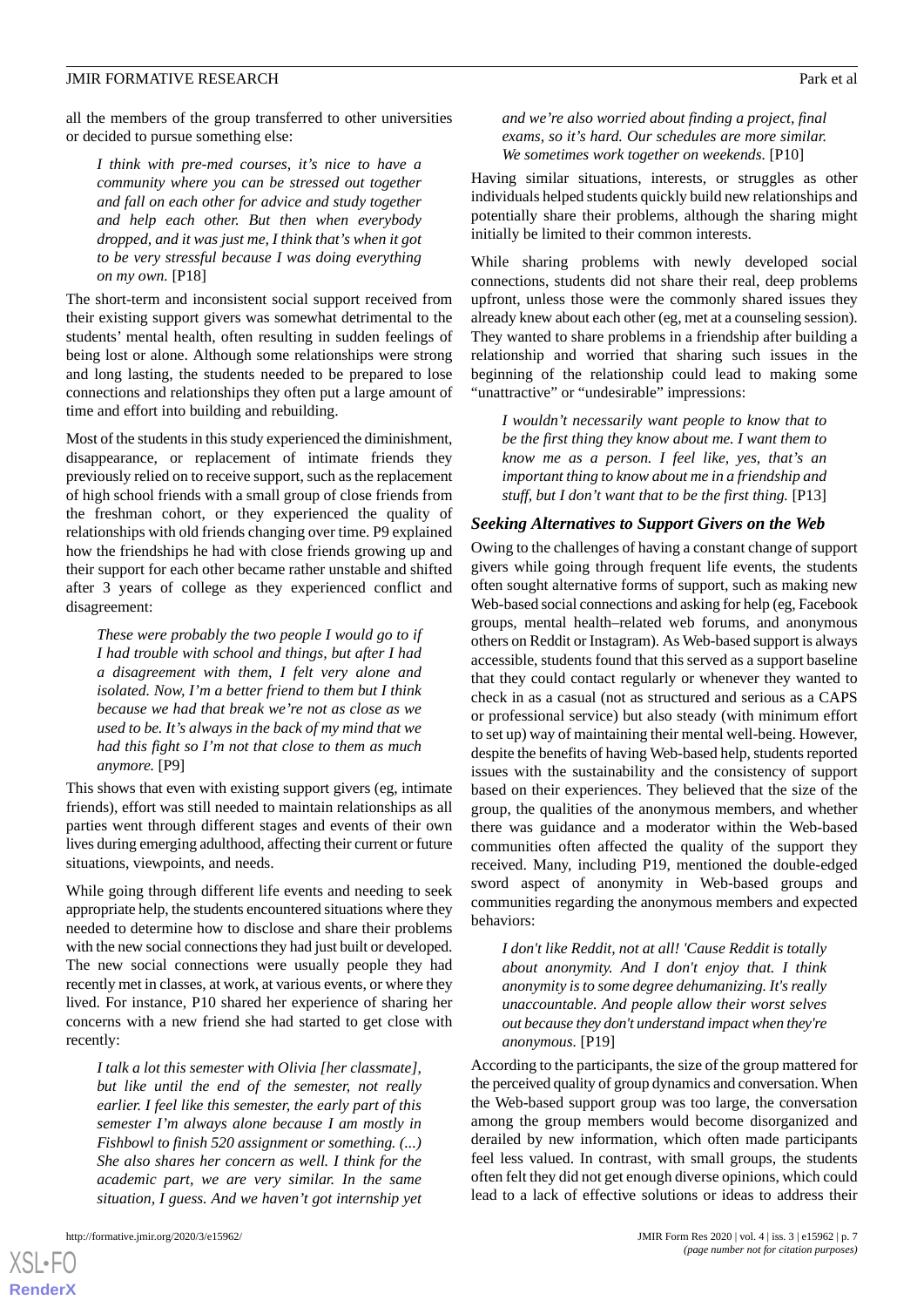#### *Less than 10 participants [would be good] in order to have sufficient dialogue and participation among everyone.* [P4]

The personal qualities of the web members were also seen as an important consideration to ensure that the support was sustainable. Students considered being faithful, committed, and respectful of others'privacy the most needed qualities of support members as potential support givers, especially given the relative anonymity of many support spaces. The students also commented on their desire to engage both intimate friends and strangers in their envisioned Web-based support group to receive the most useful help, as each provided different types of support on different subjects. In addition, moderated interactions within support groups were seen as critical for students to better receive quality social support. They remarked that careful moderating and monitoring helped maintain the support environment as a healthy and useful place for everyone to get consistent support for the long term. A few students (P8, P12, P14, and P16) who had never used any Web-based support group expressed their interest in joining a small group conversation moderated by professionals who could understand the members, properly react to what was said in the group, and maintain group positivity:

*You have a different mental state when you're talking to a therapist compared to talking to just anonymous people. I might not be able to respond if one [a person] was sad or depressed. In a sense, a therapist response would be much nicer and much more understanding compared to what I can provide.* [P14]

Similarly, some who already had experience with moderated Web-based support groups also preferred to have a more structured support environment where a moderator provided group therapy or assigned particular goal-oriented tasks to help members achieve their goals. Several advocated for having more than one moderator or professional monitor to track the conversations to ensure that the members would interact appropriately, particularly in anonymous environments.

## **The Need to Negotiate Tensions Between the Benefit of Disclosure and the Stigma Associated With Disclosure**

The last challenge that students mentioned was balancing self-disclosure to seek help and the stigma that prevents such disclosure. To express a need for help, the students attempted to find ways that allowed them to avoid the stigma associated with the disclosure while also maintaining their mental well-being.

## *Students Hold Tension in Maintaining Desirable Presentations of Self*

One common concern related to transitions across frequent life events, particular to emerging adulthood, was maintaining and developing a desirable presentation of self in social interactions. Although wanting to maintain a "positive" image or reputation is a well-known phenomenon in social science research [[53\]](#page-14-7), it becomes particularly challenging when one's network keeps

changing, as was the case for the students participating in this study. Students commented that the stigma associated with sharing personal problems could hinder the development of positive social relationships, often discouraging them from openly sharing their concerns with their social connections, such as friends, family, and the people with whom they had recently developed relationships. Particularly, as many students considered their problems might be trivial and common, they considered that what they were going through should not be overestimated as a serious problem. This thinking process aggravated their stressful situations.

The transitions during emerging adulthood made it difficult to keep up with their original support givers (ie, old and intimate friends), and it forced them to build new connections (ie, new friends). The new social connections students built were the ones with whom they wanted to further develop intimacy. These new connections were critical to their emerging adulthood in that they were the students' most preferred source of support. Thus, to further develop these new relationships in the ways they desired, students did not want to disclose their problems too much, but they preferred to maintain a positive self-presentation toward their new connections. For example, some students wanted to maintain an image of being fun and outgoing. They worried that if they disclosed too much about their depression, sadness, or struggles, their new friends would view them differently and categorize them as "not a fun friend to be around" or "problematic." P2 described hiding his concerns from friends in an effort to maintain the character of being fun and happy:

*You have five friends and they expect you to be very fun and outgoing, you can't help but stay in that character. It's very difficult or you feel uncertain that if you were to reveal a little bit [of your] personal self, would they still be the same towards you know, [the] friendship or not.* [P2]

As in the case of P2 above, many students worried that the negative, long-term impact of sharing their concerns with their social connections, particularly with newer ones, would outweigh the potential benefits, which ultimately prevented them from getting effective help.

Owing to the tension between their need to share with friends and the associated stigma, many students put a lot of effort into sharing their problems in ways they perceived to be less risky. They would slowly and carefully bring their concerns into the conversation or look for the right time to bring up an issue. For example, we saw that some students waited to share their concerns until a friend approached them first, instead of asking for help directly; others tended to hide their true feelings, pretending to live and act in a way that conformed to how their friends viewed them, until they felt more comfortable talking about their problems. P6 explained how long it took him to feel comfortable sharing his struggles with others, explaining that there was a certain time at which such disclosure would be allowed normatively:

*At the end of April when everyone is getting ready to [graduate] and started to pull out their hearts and essentially had a very close talk. That was with*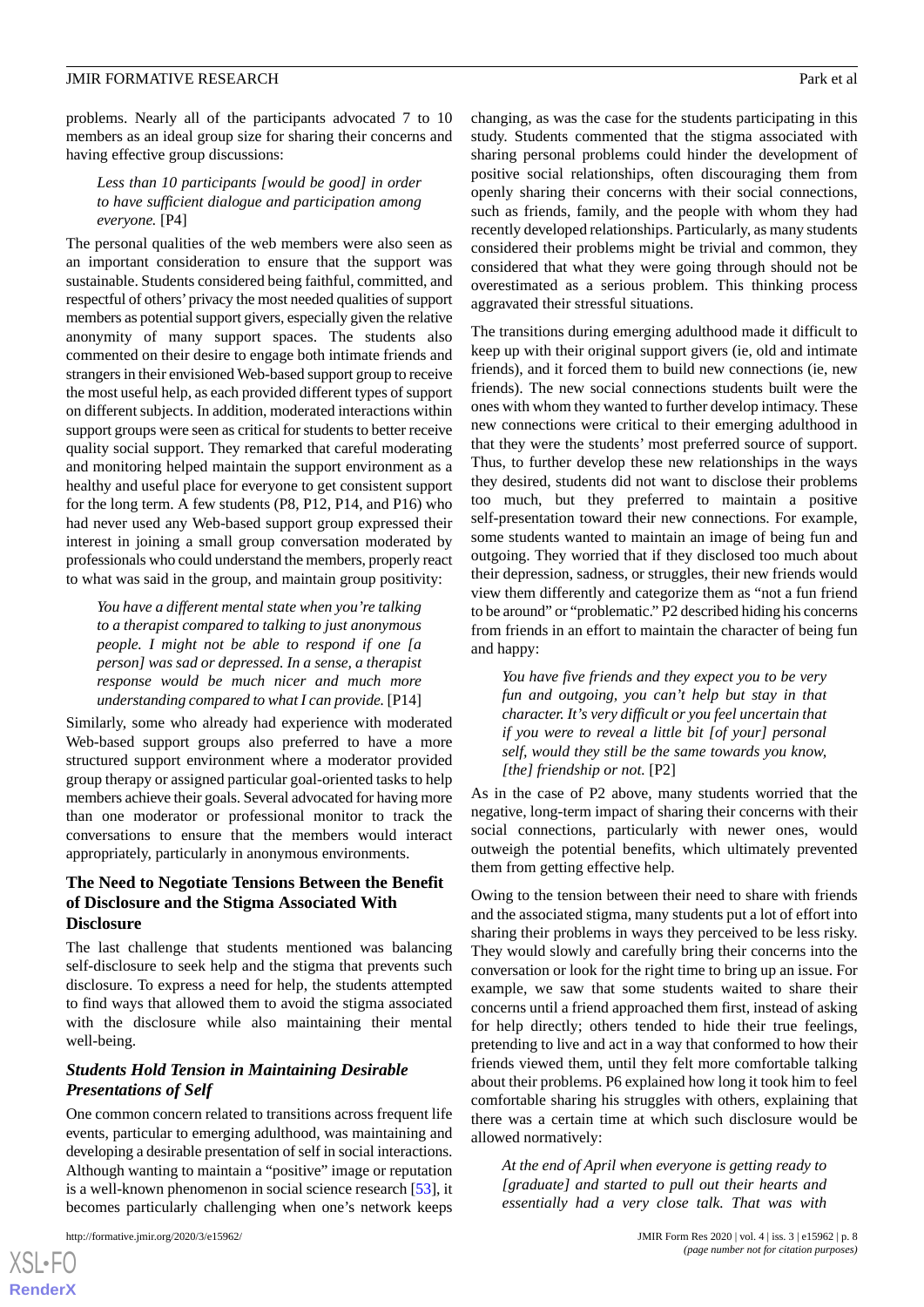*everyone else, and I was just sitting there and said I'm not graduating, they are, so I should at least tell them something that has been on my mind for the past few years. There was that instance where I felt should tell them.* [P6]

Here, the fact that his friends were all graduating and would not be around anymore made it easier for P6 to disclose the issues that he was holding onto. His friends' transitions also made it less burdensome to deal with their reactions, which was why he chose to disclose at that time.

Disclosure was difficult when students experienced pressure to follow and meet societal expectations or standards, such as being independent financially, accomplished educationally or professionally, or settled at a culturally expected age. This finding was more apparent among the Asian students, who felt pressured to be "good" or "mature" for their families in their particular culture. For instance, P10 who started her graduate study in her late 20s explained her struggle with feeling stigmatized by her age and financial situation:

*I actually borrowed money from my parents. At my age I shouldn't do that, and especially, my parents used their retire money to support me. That's a big issue. After graduation I will definitely have to find a good job and pay back. My family invested [in] me to go abroad, so that means I will have the responsibility to support my family back as well. I think that's a concern I have. (...) The other thing is my age, I would say. I think relationship and marriage is also very...not super stressful, but when I think about it, I will kind of worried about that. Because I've never had a relationship before and right now I'm almost 30. Especially my parents worry about that. I feel everything is related to my family. If my family worry about this then I will worry about that too. I know they want me to have a family in close future, but so far in my situation I don't think I have enough time to do that, seeking one and building a relationship..."* [P10]

Like P10, even though students talked to their parents every day to share their thoughts, we found that many of them tried not to reveal struggles related to their schoolwork because they wanted to present themselves as a smart, hardworking daughter or son.

#### *Exploring a Casual, Nuanced Way of Sharing Problems*

As a way to deal with the stigma associated with sharing problems, students favored communicating with their social connections (potential support givers) through images. Image-based communication included any images, such as the students' own drawings, famous paintings, landscapes, body parts, any artifacts from their daily lives, funny or abstract pictures, and funny memes, shared through mobile or Web-based messages or social network sites. This was popular among the participants, especially for when they just wanted a small amount of casual support that could cheer them up in their daily lives or for when they wanted to provide support for someone else, without anyone explicitly seeking help:

*I use Facebook and Instagram basically just to see what people are up to and for funny videos and photos of dogs and videos of dogs. I like memes a lot, so if I see a funny meme I just like it. (...) so like funny pictures and funny comments, internet memes. If I see one, I'll just click like so that my friends will see it, and my friends will start laughing about it. I use that as a stress buster really.* [P16]

Similarly, sharing dog and cat photos on the Web was also a popular form of support during less energized moods.

Image-based communication allowed the students to indirectly express their nuanced feelings, as they could use some of the affordance images offer to express and share their feelings in a very subtle and subjective way, without directly revealing their true feelings or intentions. It also enabled students to adjust their own moods while sharing or posting images as a way to overcome negative feelings or curate their own feelings. Students (P11 and P16) used their social media as a digital diary, using images to share and record their moods:

*I think this semester I post a lot less, but usually I post a lot. Facebook is almost like one kind of my diary. I post everything, [including] not good [ones]. Especially not good things on that. (...) I don't know [the motivation], but I think it's just like, letting it go, away for me to like expressing my anger or depression. Because I feel, if I cannot find a person to talk, because on Facebook it's also a way for me to let it go and let the others know that I'm not good.* [P11]

Like P11, other participants expected image sharing and posting to enable them to feel more comfortable and embedded during their everyday lives, while reducing the stress and stigma related to their support-seeking behaviors. By using a platform that people use to communicate about everyday situations, the shared problems are portrayed as mundane and normal problems of daily life rather than as serious mental health problems.

## *Discussion*

#### **Overview**

University students go through a critical transitional life phase of emerging adulthood between adolescence and young adulthood. This life phase requires increased responsibility, maturity, and independence, causing more stress and problems with maintaining mental well-being. For this reason, there have been increased mental health incidents on college campuses [[13,](#page-12-12)[54\]](#page-14-8), and more researchers have been exploring technological interventions for emerging adults on university campuses [[50\]](#page-14-4). Below, we describe the maintenance work required for students' mental well-being using the literature on self-disclosure [[55\]](#page-14-9). We also discuss the boundary students perceive between mental well-being and illness, which played a critical role in students seeking help. We then discuss implications for potential sociotechnical systems that can support the needs of students in better maneuvering through this important transitional phase of life.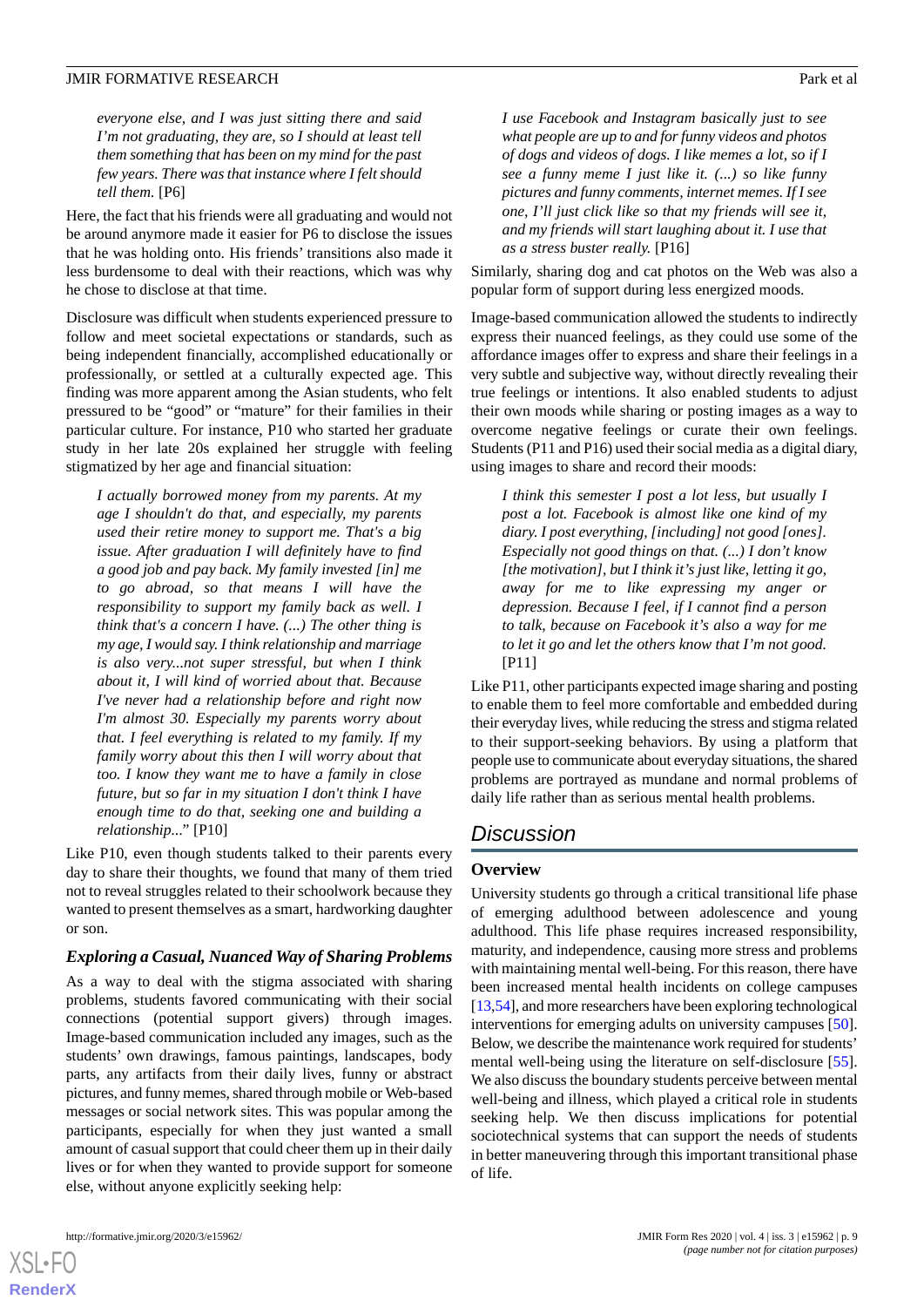## **Negotiating Time, Audience, and Disclosure for Mental Well-Being Maintenance Work Across Life Events**

This study revealed that students' mental well-being needs constantly shift and evolve as they go through the life events associated with emerging adulthood. These transitions, shaped by life events, critically impact their mental well-being. This study's findings draw attention to how students negotiate the three needs in their lived experiences related to time, audience, and disclosure. The severity and duration of the life events (*time*) defined the expectations of how help should be delivered. Students encountered new social relationships, which they had to constantly rebuild and maintain as sources of support. These relationships at the same time served as the *audience* for whom the students had to balance the tension between the stigma and *disclosure* of problems and seeking help. As such, these three needs are closely interconnected and constantly negotiated to maintain their mental well-being. This interconnected relationship has been identified in the studies about disclosure in HCI and Communication fields.

For instance, "time" has been found to be a critical component in when, how, and whether disclosures occur, exploring the facilitation and hindrance of disclosures [[55](#page-14-9)[,56](#page-14-10)]. Reasons for delayed disclosure [\[56](#page-14-10),[57\]](#page-14-11), a delay between a significant, stressful event and the time of disclosure, include fear that the disclosure will be poorly received and not supported by others as well as moving on from the event and not feeling the need to share or reopen wounds [\[56](#page-14-10)]. Although delayed disclosures have primarily been studied in the context of abusive and traumatic situations (eg, sexual abuse) [[58\]](#page-14-12), this study shows that delayed disclosure also happens when students wait for the right "timing" to disclose their problems and seek help. An example from this study's findings showed that one student (P5) waited until his friends' graduation to reveal his issue to reduce the burden of having to manage friends' reactions to his disclosure. Moreover, this was during a moment when the friends had mutually agreed to share intimate experiences as a way to reflect on their college years. The reciprocity norm of mutual self-disclosure in dyadic relationships [[59\]](#page-14-13) explains this observation of mutual sharing at the right time.

"Audience" is another important factor in explaining why people disclose or do not disclose stigmatizing experiences (eg, depression) in the Disclosure Decision-Making Frameworks [[55](#page-14-9)[,56](#page-14-10)]. The concept of audience connects with our findings on rebuilding relationships, such as the new social connections students need to build. According to Goffman, "audience" refers to the individuals for whom one performs and who might be the recipients of one's direct or indirect disclosures as part of a help request [[53\]](#page-14-7). The disclosing person assesses how these individuals, that is, the audience, might react and respond to the disclosure or lack thereof and makes a (non)disclosure decision accordingly. In this study, such an assessment includes balancing the potential benefits of disclosure with the risk of losing the status of being a fun friend to be around, especially when the goal is to rebuild and maintain new relationships with the audience. This negotiation is fraught as these new relationships entail potential disclosure to audiences who can be a source of support.

 $XS$ -FO **[RenderX](http://www.renderx.com/)** Furthermore, this study also showed that as a result of the risk of stigma associated with disclosing problems, students used fun and positively valued social media sharing to release stress for themselves and others. Previous work has argued that social media design should facilitate the disclosure of stressful situations directly or indirectly [\[56](#page-14-10)]. This study added to this conversation by arguing that sharing positive content is not necessarily shallow or "just for fun"; it can, in fact, be part of an activity that releases tension and stress among individuals.

#### **Understanding the Perceived Boundary Between Mental Wellness and Illness as a Collective Effort**

In this study's findings, students perceived most of their problems to be either normal or on a continuum between normal and serious. The latter would imply the need for seeking immediate help from a professional source, compared with the former, where the problem may resolve on its own as time passes. Students view the problem as fluctuating day to day, or even hour by hour, and as being influenced by many things in their daily lives, just like physical health. They think normal problems can progress to become serious and serious problems can revert to being normal as time passes (after a certain stressful life event is over). Coupled with stigma and barriers to self-disclosure [\[55](#page-14-9)], students attempted to avoid as much as possible the need to label their problems as illness problems.

The students in this study tended to consider their problems within the realm of wellness—a state where they think they have abilities to cope with the normal stresses of life and manage on their own. However, students also worried that their wellness problems could potentially develop into more serious ones and become illness problems. To prevent this progression, students actively and proactively tried to seek effective, workable resolutions. This study's findings showed that students set a maximum time (eg, three months and two weeks) in which to resolve problems (eg, relationship breakup and being stressed about grades or job search) to prevent the problems from overwhelming their overall well-being. Having a social network to share their problems with, whereby students could set up regular weekly hangouts with close friends to prevent the problems from progressing into more serious ones helped.

In this study, we reported different perspectives between the mental health literature and findings in terms of when a problem is considered as part of "wellness" vs "illness." This difference makes it difficult to determine when and how we should intervene to support students'help-seeking behaviors effectively. The traditional mental health literature on emerging adulthood problematizes the students'perceived, self-endorsed boundaries between wellness and illness, defining it as a barrier to mental health care and support [\[60](#page-14-14)]. The literature legitimizes self-management activities for mental health but only to a certain extent. Self-management activities, referring to seeking help from family and friends and going to meditation groups, are largely described as barriers to mental health care access. Rickwood et al [\[61](#page-14-15),[62\]](#page-14-16) found that participants preferred to talk to friends and family rather than health care professionals, which might prevent access to health care when added to participants' lack of emotional competence and negative attitudes toward seeking professional help. Biddle et al [\[63](#page-14-17)] showed that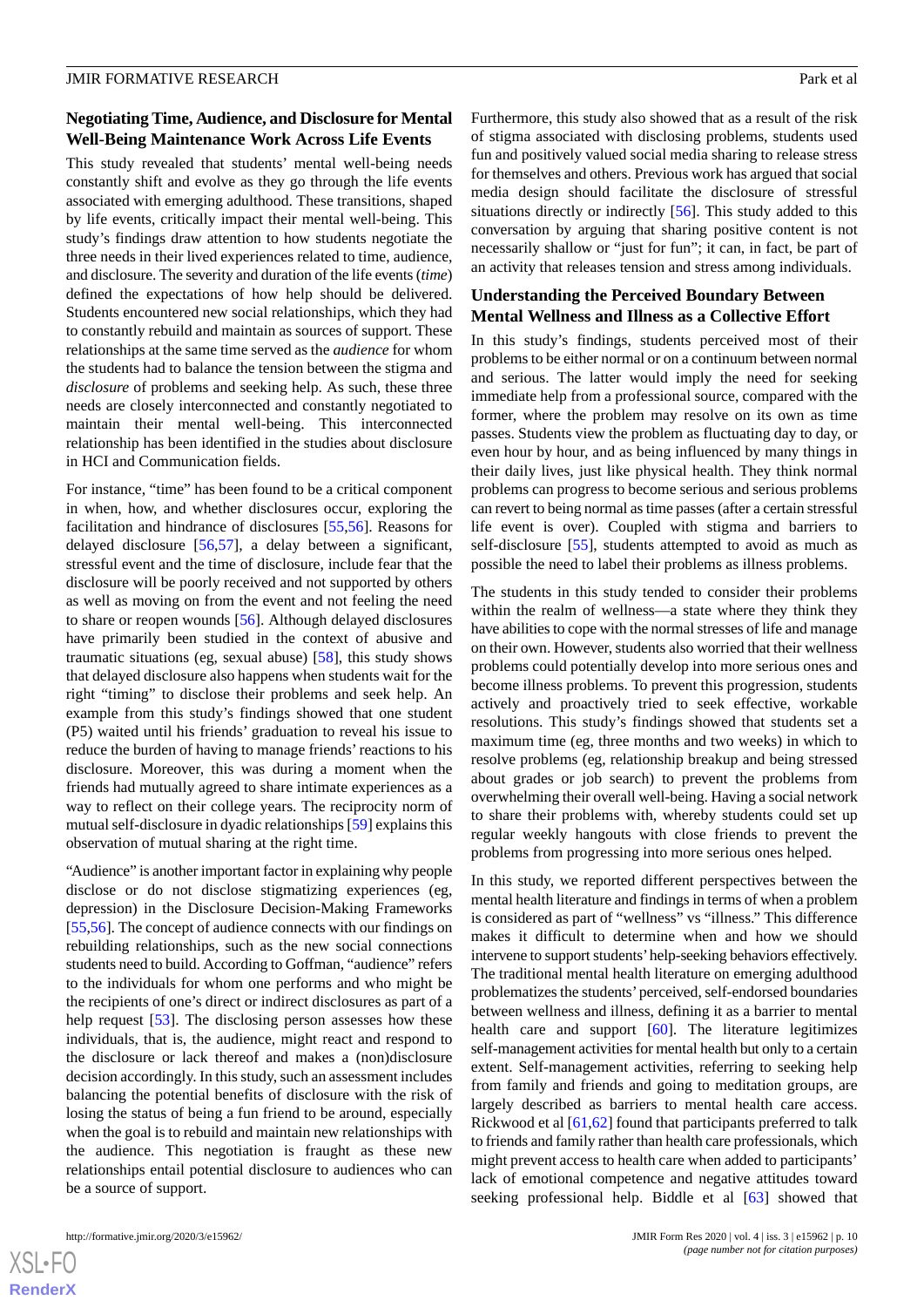participants continuously self-assessed whether they could accommodate high levels of distress and avoid seeking help.

The health care stance on interventions is that the earlier the intervention, the better. However, students are not inclined to seek professional care easily or early on [\[64](#page-14-18)]. As shown in this study's findings, students did not feel the need to continue existing professional help or start seeing a doctor or therapist because of their strong tendency to perceive their problems as normal. This tendency aligns with recent studies that show individual beliefs and perceptions, such as newly acquired independence and autonomy [[65-](#page-14-19)[67\]](#page-14-20), as stronger factors in whether emerging adults will seek mental health support [\[65](#page-14-19)[,68\]](#page-14-21). This study's finding highlights the urgent need to not only better understand university students' individualized perceptions but also help them self-reflect and re-evaluate their own perceived boundaries of where illness begins so that they can receive the support they need—whether from their social network or through professional care.

Where the boundary between wellness (ie, whether a problem is a normal part of emerging adulthood) and illness (ie, a symptom of a serious mental health disorder) lies or whether the boundary should even exist remains an open question. This might be an applicable question for the general population, such as those with mental health issues in the workplace [[69\]](#page-14-22), but it is the salient case for students as they are especially close to their peers who go through similar types of problems and life events during their emerging adulthood, which can make the students more ignorant or blunt about their problems. The question about the boundary has often been unclear even for health professionals because of individualized, situational factors [[70\]](#page-14-23). Health care workers need to individually assess how much the unstable, uncertain experiences of a student should be treated as a healthy part of self-development and how much should be treated as a symptom of a serious mental health disorder [[70\]](#page-14-23). This nuanced boundary as well as the differing viewpoints between health care professionals and students can add to maintaining student mental well-being negatively. This problem forces students on college campuses to be tolerant of severe problems and to ignore the need to get help.

We argue that this boundary between wellness and illness needs to be carefully negotiated, evaluated, and coordinated for each individual student through collective efforts among the social systems made up of responsible stakeholders: university students themselves, health care professionals, family, friends, educators, designers, institutions, and the public health sector.

#### **Reconceptualizing a Support Group as a Place for Colearning**

In examining the ways in which students received support, including from their groups of intimate friends, Web-based groups, and social media, we noticed that being part of a "support group" had a negative connotation for our students. Many students avoided labeling the wanted help as a "support group," as the term problematizes what should be a normal process of being supportive of each other in a seamless way throughout everyday contexts. The negative connotation associated with support groups served as a barrier to students accessing helpful resources, such as CAPS or related peer

groups, on campus. It is worth investigating how to engage and assist students with various stressors in their emerging adulthood more effectively.

Accordingly, this study calls for an urgent need to reconceptualize the existing notion of support as a colearning space where individuals learn to maintain their own mental wellness: how to be aware of it, how to keep it healthy, and how to prevent potential risks. This knowledge is not something normally gained from formal education, although it should be. Importantly, in this reconceptualization, each individual can be a help giver as well as a receiver. This sort of mutual exchange has been discussed in the literature as the helper therapy principle [\[71](#page-14-24)], which is the central concept for building support groups. In this study, a few of those who wrote blogs or made images related to mental wellness awareness expressed their interest in working with counseling services to help their peers, based on their own experiences. At any given time, one can be a helper for multiple people on different issues, while seeking help for one's own mental well-being maintenance work. This multiparticipatory nature of a support exchange can facilitate accountability among the helpers and the individuals receiving help.

#### **Design Implications**

We discussed university students' challenges and efforts to maintain their mental well-being around time, disclosure related to stigma, and the right audience. This study indicated that it is important to facilitate the negotiation of students'own perceived boundaries of where illness begins through self-reflection and evaluation so that they can receive appropriate help. To that end, ideal sociotechnical systems should be designed in more inclusive ways that allow self-reflection to support students in managing their mental health in a casual, informal, and positive manner, rather than approaching the challenge from a mental illness perspective.

To our knowledge, only a few existing technical interventions support students' mental health from the mental well-being maintenance perspective [[14,](#page-12-18)[17](#page-12-13),[72\]](#page-14-25). These systems exist either for tracking students'mood and emotions or encouraging social support. For example, Mind Tracker [\[14](#page-12-18)], a tracking tool kit, uses a journal, graphic chart, and tangible modality-like clay. Its main function is to engage users in the process of emotional data collection and self-reflection in everyday life. Using Mind Tracker, the study found that having an expressive tool was beneficial to express and track students' emotions and that this tool also served as a self-healing tool by providing a moment of mindfulness, rather than as an automatic sensing tool to detect negative emotions. In addition, Buddy [\[17](#page-12-13)] is a social media–based support system that offers Bell features, where users can indicate posts that they think need more careful attention than others, Special Feeds that curate those posts requiring more attention (instead of popular or trending posts) and Hug Bots that automatically deliver hugs when creating a post (instead of a Like button that often creates competition). This Buddy system was designed to help identify students who need more attention and encourage students to share their struggles with others, particularly those who need more social support in adjusting to college life.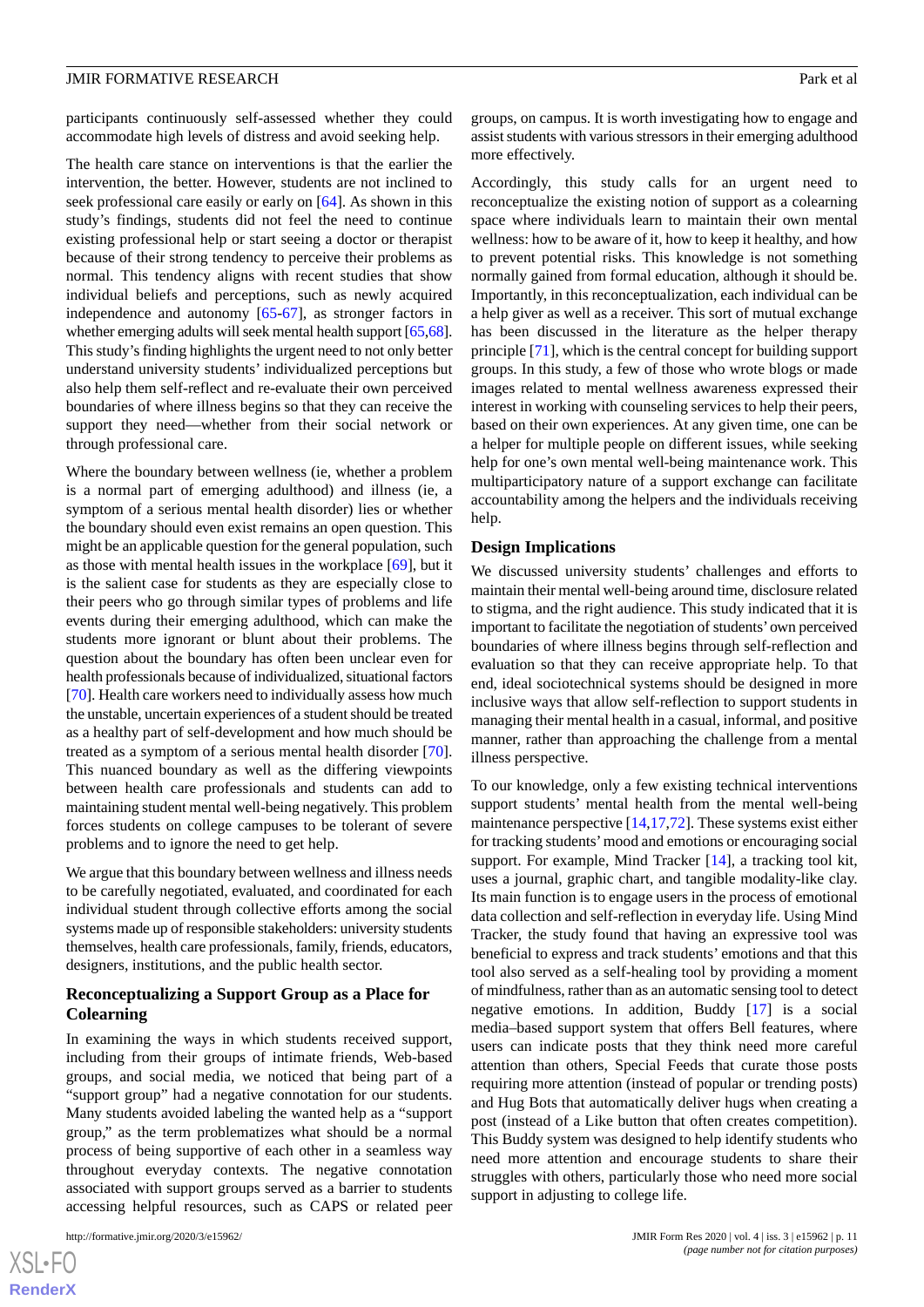This study's findings show value in integrating functionality from such systems to support students' mental well-being maintenance work. They call for investigating how existing systems and applications for the general population can be extended and designed to offer self-reflective and self-evaluative mechanisms for students' mental well-being. For instance, existing practices, such as Expressive Art Therapy (EAT), which offers individuals the opportunity to use any expressive and creative art form (eg, singing, poetry, art, dance, or performance) to reflect on and identify what the root of a problem is, increase self-awareness, enhance social relationships, and foster emotional growth and development [[73-](#page-14-26)[75\]](#page-15-0). EAT can then be integrated into existing everyday systems and applications to provide nonclinical solutions. Specifically, existing media applications for self-expression, such as video blogs, amateur music sharing, sharing creative artwork or images, drawing, or poetry sharing forums, can be used to support these varieties of forms of expression as a form of EAT. Similarly, doodling can be used to benefit the process of mindfulness training with some guidance (eg, "Choose whether to document a current happy moment or think back to a happy time and doodle your memory") [[76\]](#page-15-1). Integrating such expressive capabilities into existing applications could enable students to be mindful and aware of their mental health status. In addition, integrating such an approach with Positive Psychology [\[6](#page-12-5),[77,](#page-15-2)[78](#page-15-3)] can help students release their stress and discover positive moments and strengths, instead of focusing on the problems and the negativities. Examples include enabling the platform to suggest recording a thankful moment from the day through a photo, writing, or drawing and sharing it with friends on Instagram or in a group chat or cocreating humorous internet memes with friends on Sketch as a positive mood booster. These activities can foster emotional growth, enhance social relationships, and improve self-awareness [[22](#page-13-1),[35\]](#page-13-12). These outcomes will eventually help young adults define their own perceived boundary of mental health and receive proper help when needed.

Upon developing the platform, we argue that it should be designed to facilitate the involvement of a community of all relevant stakeholders in supporting the mental well-being maintenance work of an emerging adult on campus (eg, students, health care providers, practitioners, institutions, designers, and app developers). This platform will not only help students to self-reflect and evaluate their mental well-being maintenance activities but also help stakeholders to easily analyze functionalities, use cases, and user populations of existing applications. It will also help them analyze new applications as they are developed and suggest potential connections to existing therapeutic practices of mental well-being. The platform could show usage trends of user populations, along with new features that these applications might be able to provide. It could also offer a database of EAT curated by health care professionals. The stakeholders could then exchange feedback regarding how these existing and newer applications could work together to support therapeutic mechanisms according to the life events of an individual.

The findings also indicate that it is critical to support the process of navigating and renegotiating time, audience, and disclosure. The aforementioned platform could provide a variety of approaches to requesting as well as receiving situated help, ranging from the immediate and direct to the more casual and abstract. On the basis of the mood or level of activity of a user or a particular life event, a platform could directly intervene by matching or suggesting appropriate helpers or by nudging and casually connecting with family and friends to encourage students to share their struggle with others. This could help with providing support within the appropriate time window when the impact of that event is still active. For instance, the findings showed students did not want to be reminded of their problem after a certain amount of time had passed after the issue occurred. Such a platform could also pick up on and identify potential emotional breakdowns or challenges that might come up, based on their behavioral and emotional patterns. In addition, in terms of suggesting an audience, selecting helpers from social group contacts or outsourcing highly customized help based on the topic or similar interests and needs (eg, nearby peer groups, mentors, and professional consultants) could be done for the user. Matching with others based on similar needs or interests was found to be helpful in previous work using others' life transition trajectories as a form of social support among peer patients [[79](#page-15-4)]. The incentive for anyone to become a helper could be established by keeping them informed of both the short-term and long-term positive outcomes of addressing a problem through feedback, thus alleviating tension related to stigma and facilitating the rebuilding and maintenance of relationships between users and new and potential helpers.

#### **Conclusions**

We investigated the mental well-being maintenance practices of emerging adults on a university campus: how students perceive problems, set expectations for help, and go through the work of from whom, when, and how to seek help. We identified three needs that are required for students to maintain their mental well-being: (1) getting help at an appropriate time and in an appropriate form that aligns with the severity of the problem, (2) building relationships with potential support givers, and (3) negotiating tension between disclosure and the associated stigma. This formative study informed how sociotechnical system support for this population should be sensitive to how help is framed and offered to make it easier to embrace. We also discussed how and when help should be delivered through technology and argued for reconceptualizing help as a colearning process. This research was conducted with a subsample of emerging adults, focusing on those at a large university in the Midwest. Although the participants do not represent the broader population of emerging adults nor all university students, this study's findings demonstrate a unique set of needs and challenges that should be acknowledged and supported in the population to which these findings theoretically generalize. This study contributes to helping mental health practitioners, researchers, and system designers understand and support students' mental well-being maintenance practices as part of the normal course of life beyond the clinical context.

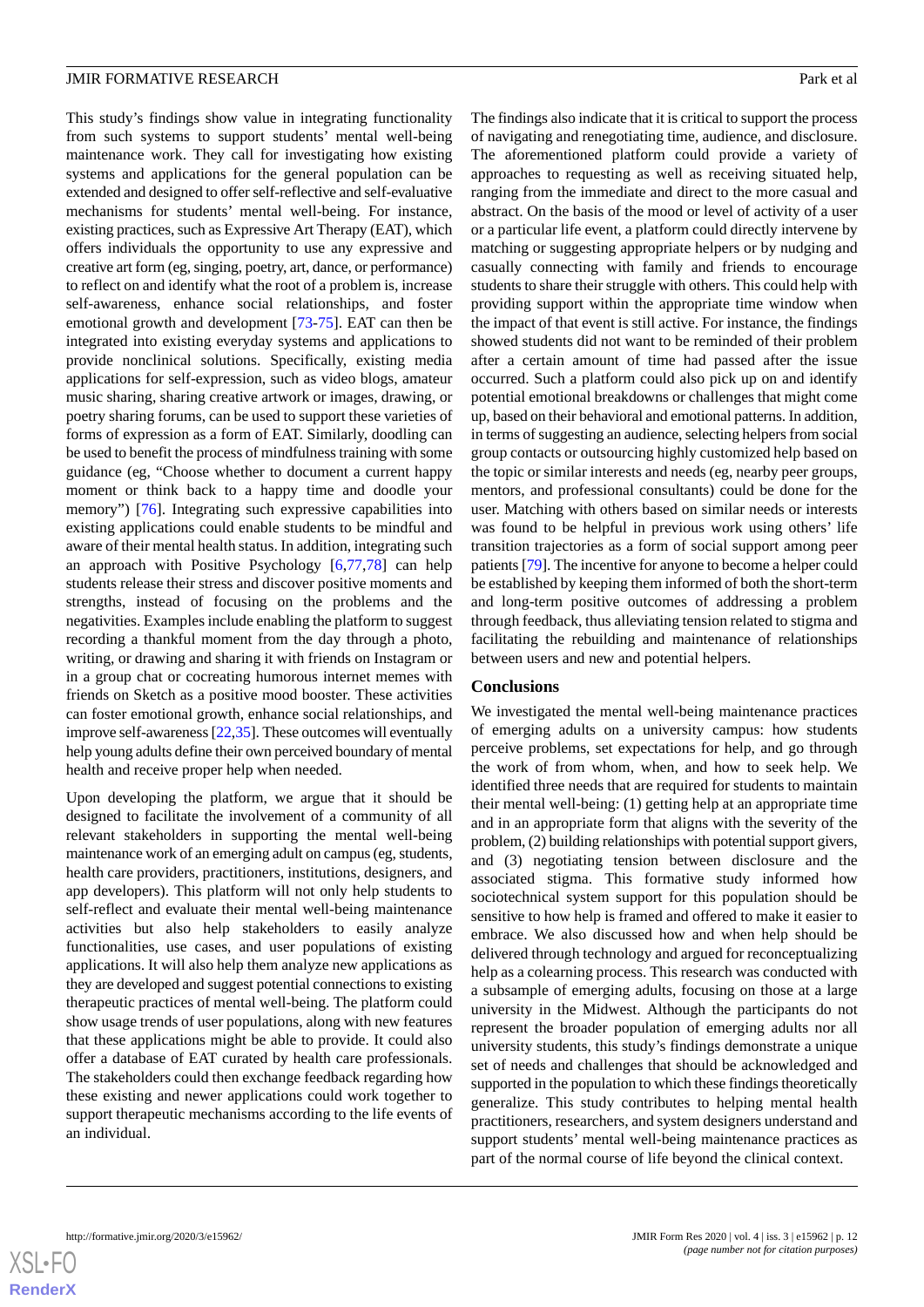## **Conflicts of Interest**

None declared.

## <span id="page-12-0"></span>**References**

- <span id="page-12-1"></span>1. Arnett JJ, Žukauskienė R, Sugimura K. The new life stage of emerging adulthood at ages 18-29 years: implications for mental health. Lancet Psychiatry 2014 Dec;1(7):569-576. [doi: [10.1016/S2215-0366\(14\)00080-7\]](http://dx.doi.org/10.1016/S2215-0366(14)00080-7) [Medline: [26361316\]](http://www.ncbi.nlm.nih.gov/entrez/query.fcgi?cmd=Retrieve&db=PubMed&list_uids=26361316&dopt=Abstract)
- <span id="page-12-2"></span>2. Eagan K, Stolzenberg EB, Ramirez JJ, Aragon MC, Suchard MR, Hurtado S. The American Freshman: National Norms Fall 2014. California, US: Higher Education Research Institute; 2014.
- 3. American College Health Association. American College Health Association (ACHA). Hanover, MD: American College Health Association; 2018. American College Health Association-National College Health Assessment II: Reference Group Executive Summary Fall 2017 URL: https://www.acha.org/documents/ncha/NCHA-II\_FALL\_2017\_REFERENCE [GROUP\\_EXECUTIVE\\_SUMMARY.pdf](https://www.acha.org/documents/ncha/NCHA-II_FALL_2017_REFERENCE_GROUP_EXECUTIVE_SUMMARY.pdf) [accessed 2020-02-24]
- <span id="page-12-4"></span><span id="page-12-3"></span>4. Compas BE, Wagner BM, Slavin LA, Vannatta K. A prospective study of life events, social support, and psychological symptomatology during the transition from high school to college. Am J Community Psychol 1986 Jun;14(3):241-257. [doi: [10.1007/bf00911173\]](http://dx.doi.org/10.1007/bf00911173) [Medline: [3739977](http://www.ncbi.nlm.nih.gov/entrez/query.fcgi?cmd=Retrieve&db=PubMed&list_uids=3739977&dopt=Abstract)]
- <span id="page-12-5"></span>5. Hiester M, Nordstrom A, Swenson LM. Stability and change in parental attachment and adjustment outcomes during the first semester transition to college life. J Coll Stud Dev 2009;50(5):521-538. [doi: [10.1353/csd.0.0089\]](http://dx.doi.org/10.1353/csd.0.0089)
- <span id="page-12-6"></span>6. Gabrielli S, Las Hayas C, Hjemdal O, Ledertoug M, Guðmundsdóttir DG, Ólafsdóttir AS, on behalf of the UPRIGHT consortium. The UPRIGHT Project: Designing and Validating Resilience-Based Interventions for Promoting Mental Wellbeing in Early Adolescence. In: Proceedings of the 12th EAI International Conference on Pervasive Computing Technologies for Healthcare. 2018 Presented at: PervasiveHealth'18; May 21 - 24, 2018; New York, NY, US p. 352-355. [doi: [10.1145/3240925.3240955\]](http://dx.doi.org/10.1145/3240925.3240955)
- <span id="page-12-7"></span>7. Hoffman M, Richmond J, Morrow J, Salomone K. Investigating 'sense of belonging' in first-year college students. J Coll Stud Ret 2002;4(3):227-256. [doi: [10.2190/DRYC-CXQ9-JQ8V-HT4V](http://dx.doi.org/10.2190/DRYC-CXQ9-JQ8V-HT4V)]
- <span id="page-12-8"></span>8. Schroeder J, Wilkes C, Rowan K, Toledo A, Paradiso A, Czerwinski M, et al. Pocket Skills: A Conversational Mobile Web App To Support Dialectical Behavioral Therapy. In: Proceedings of the 2018 CHI Conference on Human Factors in Computing Systems. 2018 Presented at: CHI'18; April 21 - 26, 2018; Montreal, Canada p. 1-15. [doi: [10.1145/3173574.3173972](http://dx.doi.org/10.1145/3173574.3173972)]
- <span id="page-12-10"></span><span id="page-12-9"></span>9. Konrad A, Bellotti VM, Crenshaw N, Tucker S, Nelson L, Du H, et al. Finding the Adaptive Sweet Spot: Balancing Compliance and Achievement in Automated Stress Reduction. In: Proceedings of the SIGCHI Conference on Human Factors in Computing Systems. 2015 Presented at: CHI'15; April 18-23, 2015; Seoul, Korea. [doi: [10.1145/2702123.2702512](http://dx.doi.org/10.1145/2702123.2702512)]
- <span id="page-12-11"></span>10. Deane FP, Wilson CJ, Ciarrochi J. Suicidal ideation and help-negation: Not just hopelessness or prior help. J Clin Psychol 2001 Jul;57(7):901-914. [doi: [10.1002/jclp.1058](http://dx.doi.org/10.1002/jclp.1058)] [Medline: [11406803](http://www.ncbi.nlm.nih.gov/entrez/query.fcgi?cmd=Retrieve&db=PubMed&list_uids=11406803&dopt=Abstract)]
- <span id="page-12-12"></span>11. De Choudhury M, Kiciman E, Dredze M, Coppersmith G, Kumar M. Discovering Shifts to Suicidal Ideation from Mental Health Content in Social Media. In: Proceedings of the 2016 CHI Conference on Human Factors in Computing Systems. 2016 May Presented at: CHI'16; May 7 - 12, 2016; San Jose, CA, US p. 2098-2110. [doi: [10.1145/2858036.2858207\]](http://dx.doi.org/10.1145/2858036.2858207)
- <span id="page-12-18"></span>12. Arnett JJ. Adolescents' responses to cigarette advertisements for five 'Youth Brands' and one 'Adult Brand'. J Res Adolesc 2001 Dec;11(4):425-443. [doi: [10.1111/1532-7795.00019](http://dx.doi.org/10.1111/1532-7795.00019)]
- <span id="page-12-17"></span>13. DiGeronimo TF, Kadison R. College of the Overwhelmed: The Campus Mental Health Crisis and What to Do About It. San Francisco: Jossey-Bass; 2004.
- 14. Lee K, Hong H. Designing for Self-Tracking of Emotion and Experience with Tangible Modality. In: Proceedings of the 2017 Conference on Designing Interactive Systems. 2017 Presented at: DIS'17; June 10 - 14, 2017; Edinburgh, UK p. 465-475. [doi: [10.1145/3064663.3064697](http://dx.doi.org/10.1145/3064663.3064697)]
- <span id="page-12-13"></span>15. Mohr DC, Tomasino KN, Lattie EG, Palac HL, Kwasny MJ, Weingardt K, et al. IntelliCare: an eclectic, skills-based app suite for the treatment of depression and anxiety. J Med Internet Res 2017 Jan 5;19(1):e10 [\[FREE Full text\]](https://www.jmir.org/2017/1/e10/) [doi: [10.2196/jmir.6645](http://dx.doi.org/10.2196/jmir.6645)] [Medline: [28057609](http://www.ncbi.nlm.nih.gov/entrez/query.fcgi?cmd=Retrieve&db=PubMed&list_uids=28057609&dopt=Abstract)]
- <span id="page-12-14"></span>16. Park SY. Social Support Mosaic: Understanding Mental Health Management Practice on College Campus. In: Proceedings of the 2018 Designing Interactive Systems Conference. 2018 Presented at: DIS'18; June 9 - 13, 2018; Hong Kong, HK p. 121-133.
- <span id="page-12-16"></span><span id="page-12-15"></span>17. Wohn DY, Ahmadi M, Gong L, Kulkarni I, Poojari A. Designing a Social Support System for College Adjustment and Social Support. In: Proceedings of the Eleventh International AAAI Conference on Web and Social Media. 2017 Presented at: ICWSM'17; May 15-18, 2017; Montréal, Québec, Canada,.
- 18. Munsey C. American Psychological Association. Washington DC, US: American Psychological Association; 2006 Jun. Emerging Adults: The in-between Age URL: <https://www.apa.org/monitor/jun06/emerging> [accessed 2020-02-24]
- 19. Arnett JJ. Emerging adulthood. A theory of development from the late teens through the twenties. Am Psychol 2000 May;55(5):469-480. [doi: [10.1037/0003-066x.55.5.469\]](http://dx.doi.org/10.1037/0003-066x.55.5.469) [Medline: [10842426\]](http://www.ncbi.nlm.nih.gov/entrez/query.fcgi?cmd=Retrieve&db=PubMed&list_uids=10842426&dopt=Abstract)
- 20. Rausch JL, Hamilton MW. Goals and distractions: explanations of early attrition from traditional university freshmen. Qual Rep 2006;11(2):317-334 [[FREE Full text\]](https://pdfs.semanticscholar.org/45aa/442dcd2db9f5ae3562f9fec0c5cd7acfb7cc.pdf?_ga=2.151401337.1730766344.1582527432-1679671381.1567599385)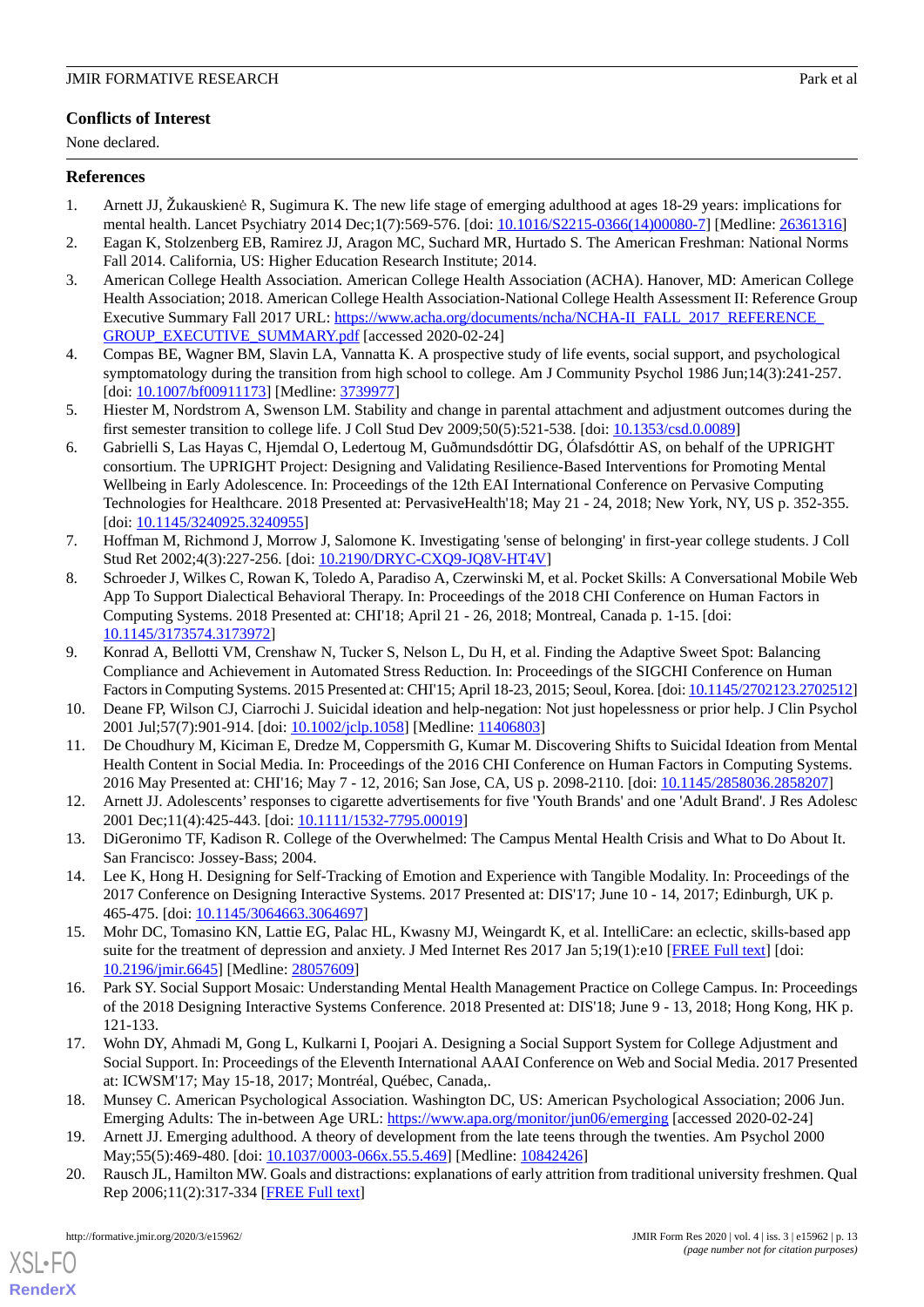- <span id="page-13-0"></span>21. Dohrenwend BS, Dohrenwend BP. A brief historical introduction to research on stressful life events. In: Dohrenwend BS, Dohrenwend BP, editors. Stressful Life Events: Their Nature and Effects. Washington, DC: John Wiley & Sons; 1974.
- <span id="page-13-2"></span><span id="page-13-1"></span>22. Paykel E. The evolution of life events research in psychiatry. J Affect Disord 2001 Feb;62(3):141-149. [doi: [10.1016/s0165-0327\(00\)00174-9](http://dx.doi.org/10.1016/s0165-0327(00)00174-9)] [Medline: [11223102\]](http://www.ncbi.nlm.nih.gov/entrez/query.fcgi?cmd=Retrieve&db=PubMed&list_uids=11223102&dopt=Abstract)
- <span id="page-13-3"></span>23. American College Health Association. J Am Coll Health Assoc 1979;28(1):58-65. [doi: [10.1080/01644300.1979.10392892\]](http://dx.doi.org/10.1080/01644300.1979.10392892)
- 24. Bragg DD, Kim E, Barnett EA. Creating access and success: academic pathways reaching underserved students. New Dir Commun Coll 2006;2006(135):5-19. [doi: [10.1002/cc.243\]](http://dx.doi.org/10.1002/cc.243)
- <span id="page-13-4"></span>25. Deil-Amen R. Socio-academic integrative moments: rethinking academic and social integration among two-year college students in career-related programs. J High Educ 2011;82(1):54-91. [doi: [10.1353/jhe.2011.0006\]](http://dx.doi.org/10.1353/jhe.2011.0006)
- <span id="page-13-5"></span>26. Inkelas KK, Daver ZE, Vogt KE, Leonard JB. Living–learning programs and first-generation college students' academic and social transition to college. Res High Educ 2007;48(4):403-434. [doi: [10.1007/s11162-006-9031-6\]](http://dx.doi.org/10.1007/s11162-006-9031-6)
- <span id="page-13-6"></span>27. Erdur-Baker O, Aberson CL, Barrow JC, Draper MR. Nature and severity of college students' psychological concerns: a comparison of clinical and nonclinical national samples. Prof Psychol Res Pr 2006;37(3):317-323. [doi: [10.1037/0735-7028.37.3.317\]](http://dx.doi.org/10.1037/0735-7028.37.3.317)
- 28. Drum DJ, Brownson C, Denmark AB, Smith SE. New data on the nature of suicidal crises in college students: shifting the paradigm. Prof Psychol Res Pr 2009;40(3):213-222. [doi: [10.1037/a0014465\]](http://dx.doi.org/10.1037/a0014465)
- <span id="page-13-7"></span>29. 27 RPG. National Survey of Counseling Center Directors. In: American College Counseling Association. Alexandria, VA, US: The International Association of Counseling Services, Inc; 2006.
- <span id="page-13-8"></span>30. Kisch J, Leino EV, Silverman MM. Aspects of suicidal behavior, depression, and treatment in college students: results from the spring 2000 national college health assessment survey. Suicide Life Threat Behav 2005 Feb;35(1):3-13. [doi: [10.1521/suli.35.1.3.59263](http://dx.doi.org/10.1521/suli.35.1.3.59263)] [Medline: [15843320](http://www.ncbi.nlm.nih.gov/entrez/query.fcgi?cmd=Retrieve&db=PubMed&list_uids=15843320&dopt=Abstract)]
- <span id="page-13-10"></span><span id="page-13-9"></span>31. Westefeld JS, Homaifar B, Spotts J, Furr S, Range L, Werth JL. Perceptions concerning college student suicide: data from four universities. Suicide Life Threat Behav 2005 Dec;35(6):640-645. [doi: [10.1521/suli.2005.35.6.640\]](http://dx.doi.org/10.1521/suli.2005.35.6.640) [Medline: [16552979](http://www.ncbi.nlm.nih.gov/entrez/query.fcgi?cmd=Retrieve&db=PubMed&list_uids=16552979&dopt=Abstract)]
- <span id="page-13-11"></span>32. The Carter Center. The Carter Center. 2003 Nov. The President's New Freedom Commission on Mental Health: Transforming the Vision URL:<https://www.cartercenter.org/documents/1701.pdf> [accessed 2020-02-24]
- 33. O'Malley K, Wheeler I, Murphey J, O'Connell J. Changes in levels of psychopathology being treated at college and university counseling centers. J Coll Stud Dev 1990;31(5):464-465.
- <span id="page-13-12"></span>34. Czyz EK, Horwitz AG, Eisenberg D, Kramer A, King CA. Self-reported barriers to professional help seeking among college students at elevated risk for suicide. J Am Coll Health 2013;61(7):398-406 [[FREE Full text](http://europepmc.org/abstract/MED/24010494)] [doi: [10.1080/07448481.2013.820731\]](http://dx.doi.org/10.1080/07448481.2013.820731) [Medline: [24010494\]](http://www.ncbi.nlm.nih.gov/entrez/query.fcgi?cmd=Retrieve&db=PubMed&list_uids=24010494&dopt=Abstract)
- <span id="page-13-14"></span><span id="page-13-13"></span>35. Meadows GN, Burgess PM. Perceived need for mental health care: findings from the 2007 Australian Survey of Mental Health and Wellbeing. Aust N Z J Psychiatry 2009 Jul;43(7):624-634. [doi: [10.1080/00048670902970866\]](http://dx.doi.org/10.1080/00048670902970866) [Medline: [19530019](http://www.ncbi.nlm.nih.gov/entrez/query.fcgi?cmd=Retrieve&db=PubMed&list_uids=19530019&dopt=Abstract)]
- <span id="page-13-15"></span>36. Repper J, Carter T. A review of the literature on peer support in mental health services. J Ment Health 2011 Aug;20(4):392-411. [doi: [10.3109/09638237.2011.583947\]](http://dx.doi.org/10.3109/09638237.2011.583947) [Medline: [21770786\]](http://www.ncbi.nlm.nih.gov/entrez/query.fcgi?cmd=Retrieve&db=PubMed&list_uids=21770786&dopt=Abstract)
- <span id="page-13-16"></span>37. O'Leary K, Bhattacharya A, Munson SA, Wobbrock JO, Pratt W. Design Opportunities for Mental Health Peer Support Technologies. In: Proceedings of the 2017 ACM Conference on Computer Supported Cooperative Work and Social Computing. 2017 Presented at: CSCW'17; February 25 - March 1, 2017; Portland, OR, USA p. 1470-1484.
- 38. Pettit JW, Roberts RE, Lewinsohn PM, Seeley JR, Yaroslavsky I. Developmental relations between perceived social support and depressive symptoms through emerging adulthood: blood is thicker than water. J Fam Psychol 2011 Feb;25(1):127-136 [[FREE Full text](http://europepmc.org/abstract/MED/21355652)] [doi: [10.1037/a0022320](http://dx.doi.org/10.1037/a0022320)] [Medline: [21355652\]](http://www.ncbi.nlm.nih.gov/entrez/query.fcgi?cmd=Retrieve&db=PubMed&list_uids=21355652&dopt=Abstract)
- <span id="page-13-18"></span><span id="page-13-17"></span>39. Morioka T, Ellison NB, Brown M. Identity Work on Social Media Sites: Disadvantaged Students' College Transition Processes. In: Proceedings of the 19th ACM Conference on Computer-Supported Cooperative Work & Social Computing. 2016 Presented at: CSCW'16; February 27 - March 2, 2016; San Francisco, CA, US p. 848-859. [doi: [10.1145/2818048.2819959](http://dx.doi.org/10.1145/2818048.2819959)]
- <span id="page-13-19"></span>40. Konijn EA, Utz S, Tanis M, Barnes SB. Transformed social interaction in mediated - interpersonal communication. In: Mediated Interpersonal Communication. Abingdon, United Kingdom: Routledge; 2008:91-113.
- <span id="page-13-20"></span>41. Li G, Xiaomu Z, Tun L, Jiang Y, Ning G. SunForum: Understanding Depression in a Chinese Online Community. In: Proceedings of the 19th ACM Conference on Computer-Supported Cooperative Work & Social Computing. 2016 Presented at: CSCW'16; February 27 - March 2, 2016; San Francisco, CA, US. [doi: [10.1145/2818048.2819994](http://dx.doi.org/10.1145/2818048.2819994)]
- <span id="page-13-22"></span><span id="page-13-21"></span>42. Rains SA, Wright KB. Social support and computer-mediated communication: a state-of-the-art review and agenda for future research. Ann Int Commun Assoc 2016;40(1):175-211. [doi: [10.1080/23808985.2015.11735260](http://dx.doi.org/10.1080/23808985.2015.11735260)]
- 43. Wright KB, Bell SB, Wright KB, Bell SB. Health-related support groups on the internet: linking empirical findings to social support and computer-mediated communication theory. J Health Psychol 2003 Jan;8(1):39-54. [doi: [10.1177/1359105303008001429\]](http://dx.doi.org/10.1177/1359105303008001429) [Medline: [22113899\]](http://www.ncbi.nlm.nih.gov/entrez/query.fcgi?cmd=Retrieve&db=PubMed&list_uids=22113899&dopt=Abstract)
- 44. Conner KO, Koeske G, Brown C. Racial differences in attitudes toward professional mental health treatment: the mediating effect of stigma. J Gerontol Soc Work 2009 Oct;52(7):695-712. [doi: [10.1080/01634370902914372](http://dx.doi.org/10.1080/01634370902914372)] [Medline: [19787528](http://www.ncbi.nlm.nih.gov/entrez/query.fcgi?cmd=Retrieve&db=PubMed&list_uids=19787528&dopt=Abstract)]
- 45. Corrigan P. How stigma interferes with mental health care. Am Psychol 2004 Oct;59(7):614-625. [doi: [10.1037/0003-066X.59.7.614\]](http://dx.doi.org/10.1037/0003-066X.59.7.614) [Medline: [15491256\]](http://www.ncbi.nlm.nih.gov/entrez/query.fcgi?cmd=Retrieve&db=PubMed&list_uids=15491256&dopt=Abstract)

 $XS$  • FO **[RenderX](http://www.renderx.com/)**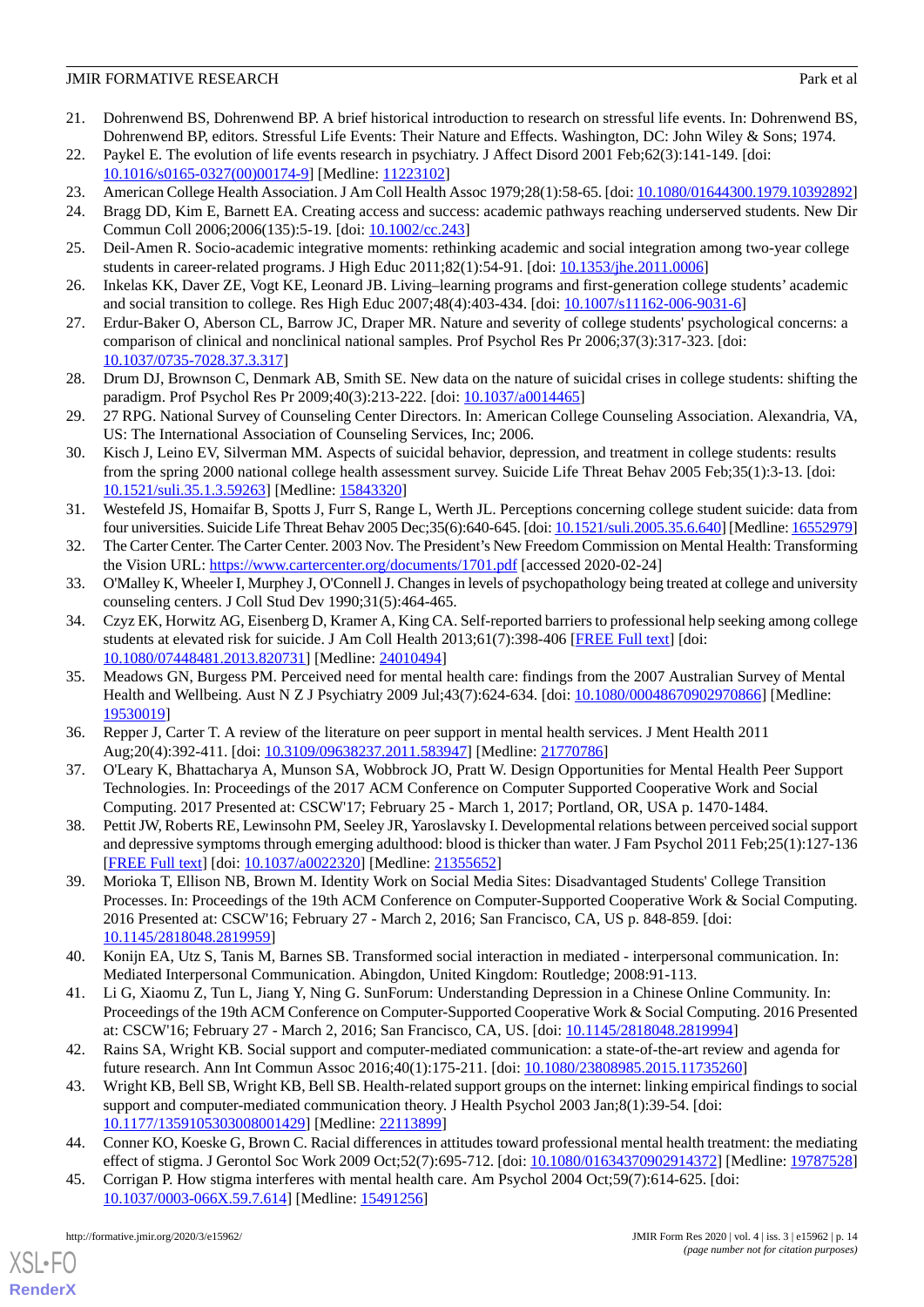- <span id="page-14-1"></span><span id="page-14-0"></span>46. Goffman E. Stigma: Notes on the Management of Spoiled Identity. New York, NY: Touchstone; 1963.
- 47. Park S, Kim I, Lee SW, Yoo J, Jeong B, Cha M. Manifestation of Depression and Loneliness on Social Networks: A Case Study of Young Adults on Facebook. In: Proceedings of the 18th ACM Conference on Computer Supported Cooperative Work & Social Computing. 2015 Presented at: CSCW'15; March 14 - 18, 2015; BC, Vancouver, Canada p. 557-570. [doi: [10.1145/2675133.2675139](http://dx.doi.org/10.1145/2675133.2675139)]
- <span id="page-14-3"></span><span id="page-14-2"></span>48. Eisenberg D, Downs MF, Golberstein E, Zivin K. Stigma and help seeking for mental health among college students. Med Care Res Rev 2009 Oct;66(5):522-541. [doi: [10.1177/1077558709335173\]](http://dx.doi.org/10.1177/1077558709335173) [Medline: [19454625\]](http://www.ncbi.nlm.nih.gov/entrez/query.fcgi?cmd=Retrieve&db=PubMed&list_uids=19454625&dopt=Abstract)
- 49. Tuli A, Singh P, Sood M, Deb KS, Jain S, Jain A, et al. Harmony: Close Knitted mHealth Assistance for Patients, Caregivers and Doctors for Managing SMIs. In: Proceedings of the 2016 ACM International Joint Conference on Pervasive and Ubiquitous Computing: Adjunct. 2016 Presented at: UbiComp'16; September 12 - 16, 2016; Heidelberg, Germany p. 1144-1152. [doi: [10.1145/2968219.2968301](http://dx.doi.org/10.1145/2968219.2968301)]
- <span id="page-14-5"></span><span id="page-14-4"></span>50. Davies EB, Morriss R, Glazebrook C. Computer-delivered and web-based interventions to improve depression, anxiety, and psychological well-being of university students: a systematic review and meta-analysis. J Med Internet Res 2014 May 16;16(5):e130 [\[FREE Full text](https://www.jmir.org/2014/5/e130/)] [doi: [10.2196/jmir.3142](http://dx.doi.org/10.2196/jmir.3142)] [Medline: [24836465](http://www.ncbi.nlm.nih.gov/entrez/query.fcgi?cmd=Retrieve&db=PubMed&list_uids=24836465&dopt=Abstract)]
- <span id="page-14-7"></span><span id="page-14-6"></span>51. Strauss A, Corbin JM. Basics of Qualitative Research: Techniques and Procedures for Developing Grounded Theory. Thousand Oaks, CA: Sage publications; 1998.
- <span id="page-14-8"></span>52. Beyer H, Holtzblatt K. Contextual design. Interact 1999;6(1):32-42. [doi: [10.1145/291224.291229\]](http://dx.doi.org/10.1145/291224.291229)
- <span id="page-14-9"></span>53. Goffman E. The Presentation of Self in Everyday Life. London: Harmondsworth; 1959.
- 54. Hunt J, Eisenberg D. Mental health problems and help-seeking behavior among college students. J Adolesc Health 2010 Jan;46(1):3-10. [doi: [10.1016/j.jadohealth.2009.08.008](http://dx.doi.org/10.1016/j.jadohealth.2009.08.008)] [Medline: [20123251](http://www.ncbi.nlm.nih.gov/entrez/query.fcgi?cmd=Retrieve&db=PubMed&list_uids=20123251&dopt=Abstract)]
- <span id="page-14-10"></span>55. Greene K, Derlega VJ, Mathews A. Self-disclosure in personal relationships. In: Vangelisti AL, Perlman D, editors. The Cambridge Handbook of Personal Relationships. Cambridge, UK: Cambridge University Press; 2006:409-428.
- <span id="page-14-11"></span>56. Andalibi N, Forte A. Announcing Pregnancy Loss on Facebook: A Decision-Making Framework for Stigmatized Disclosures on Identified Social Network Sites. In: Proceedings of the 2018 CHI Conference on Human Factors in Computing Systems. 2018 Presented at: CHI'18; April 21 - 26, 2018; Montreal QC, Canada p. 1-14. [doi: [10.1145/3173574.3173732](http://dx.doi.org/10.1145/3173574.3173732)]
- <span id="page-14-13"></span><span id="page-14-12"></span>57. Semaan B, Britton LM, Dosono B. Military Masculinity and the Travails of Transitioning: Disclosure in Social Media. In: Proceedings of the 2017 ACM Conference on Computer Supported Cooperative Work and Social Computing. 2017 Presented at: CSCW'17; February 25 - March 1, 2017; Portland, OR, US p. 387-403. [doi: [10.1145/2998181.2998221\]](http://dx.doi.org/10.1145/2998181.2998221)
- <span id="page-14-14"></span>58. Somer E, Szwarcberg S. Variables in delayed disclosure of childhood sexual abuse. Am J Orthopsychiatry 2001 Jul;71(3):332-341. [doi: [10.1037/0002-9432.71.3.332](http://dx.doi.org/10.1037/0002-9432.71.3.332)] [Medline: [11495335](http://www.ncbi.nlm.nih.gov/entrez/query.fcgi?cmd=Retrieve&db=PubMed&list_uids=11495335&dopt=Abstract)]
- <span id="page-14-15"></span>59. Derlega VJ, Harris MS, Chaikin AL. Self-disclosure reciprocity, liking and the deviant. J Exp Soc Psychol 1973;9(4):277-284. [doi: [10.1016/0022-1031\(73\)90065-6](http://dx.doi.org/10.1016/0022-1031(73)90065-6)]
- <span id="page-14-16"></span>60. Gulliver A, Griffiths KM, Christensen H. Perceived barriers and facilitators to mental health help-seeking in young people: a systematic review. BMC Psychiatry 2010 Dec 30;10:113 [\[FREE Full text\]](https://bmcpsychiatry.biomedcentral.com/articles/10.1186/1471-244X-10-113) [doi: [10.1186/1471-244X-10-113](http://dx.doi.org/10.1186/1471-244X-10-113)] [Medline: [21192795](http://www.ncbi.nlm.nih.gov/entrez/query.fcgi?cmd=Retrieve&db=PubMed&list_uids=21192795&dopt=Abstract)]
- <span id="page-14-17"></span>61. Rickwood DJ, Braithwaite VA. Social-psychological factors affecting help-seeking for emotional problems. Soc Sci Med 1994 Aug;39(4):563-572. [doi: [10.1016/0277-9536\(94\)90099-x\]](http://dx.doi.org/10.1016/0277-9536(94)90099-x) [Medline: [7973856](http://www.ncbi.nlm.nih.gov/entrez/query.fcgi?cmd=Retrieve&db=PubMed&list_uids=7973856&dopt=Abstract)]
- <span id="page-14-18"></span>62. Rickwood DJ, Deane FP, Wilson CJ. When and how do young people seek professional help for mental health problems? Med J Aust 2007 Oct 1;187(S7):S35-S39. [doi: [10.5694/j.1326-5377.2007.tb01334.x](http://dx.doi.org/10.5694/j.1326-5377.2007.tb01334.x)] [Medline: [17908023](http://www.ncbi.nlm.nih.gov/entrez/query.fcgi?cmd=Retrieve&db=PubMed&list_uids=17908023&dopt=Abstract)]
- <span id="page-14-19"></span>63. Biddle L, Donovan J, Sharp D, Gunnell D. Explaining non-help-seeking amongst young adults with mental distress: a dynamic interpretive model of illness behaviour. Sociol Health Illn 2007 Nov;29(7):983-1002 [[FREE Full text](https://doi.org/10.1111/j.1467-9566.2007.01030.x)] [doi: [10.1111/j.1467-9566.2007.01030.x\]](http://dx.doi.org/10.1111/j.1467-9566.2007.01030.x) [Medline: [18092979\]](http://www.ncbi.nlm.nih.gov/entrez/query.fcgi?cmd=Retrieve&db=PubMed&list_uids=18092979&dopt=Abstract)
- <span id="page-14-20"></span>64. Marshall EG. Do young adults have unmet healthcare needs? J Adolesc Health 2011 Nov;49(5):490-497. [doi: [10.1016/j.jadohealth.2011.03.005](http://dx.doi.org/10.1016/j.jadohealth.2011.03.005)] [Medline: [22018563](http://www.ncbi.nlm.nih.gov/entrez/query.fcgi?cmd=Retrieve&db=PubMed&list_uids=22018563&dopt=Abstract)]
- <span id="page-14-22"></span><span id="page-14-21"></span>65. DeAndrea DC. Advancing Warranting Theory. Commun Theor 2014;24(2):186-204. [doi: [10.1111/comt.12033](http://dx.doi.org/10.1111/comt.12033)]
- 66. Josephine K, Liat J, Richard FM. APA PsycTests. 1997. Barriers to Adolescents Seeking Help Scale URL: [https://psycnet.](https://psycnet.apa.org/doiLanding?doi=10.1037%2Ft39995-000) [apa.org/doiLanding?doi=10.1037%2Ft39995-000](https://psycnet.apa.org/doiLanding?doi=10.1037%2Ft39995-000) [accessed 2020-03-01]
- <span id="page-14-23"></span>67. Coralie JW, Frank PD, Joseph C, Debra R. APA PsycTests. 2005. Barriers to Adolescents Seeking Help Scale—Brief Version URL: <https://psycnet.apa.org/doiLanding?doi=10.1037%2Ft26474-000> [accessed 2020-03-01]
- <span id="page-14-25"></span><span id="page-14-24"></span>68. Shery M, Macneil C. Peer support: what makes it unique. Int J Psychosoc Rehabil 2006;10(2):29-37 [[FREE Full text](https://www.researchgate.net/publication/228693717_Peer_Support_What_Makes_It_Unique)]
- 69. Hinde N. HuffPost UK. 2019. What's The Difference Between Mental Health And Mental Illness? URL: [https://tinyurl.](https://tinyurl.com/r8czvuw) [com/r8czvuw](https://tinyurl.com/r8czvuw) [accessed 2020-02-21]
- <span id="page-14-26"></span>70. Tanner JL, Arnett JJ. Emerging Adults in America: Coming of Age in the 21st Century. Washington, DC: American Psychological Association; 2006.
- 71. Riessman F. The 'helper' therapy principle. Soc Work 1965;10(2):27-32. [doi: [10.1093/sw/10.2.27\]](http://dx.doi.org/10.1093/sw/10.2.27)
- 72. Kelley C, Lee B, Wilcox L. Self-tracking for mental wellness: understanding expert perspectives and student experiences. Proc SIGCHI Conf Hum Factor Comput Syst 2017 May 2;2017:629-641 [[FREE Full text\]](http://europepmc.org/abstract/MED/28920106) [doi: [10.1145/3025453.3025750](http://dx.doi.org/10.1145/3025453.3025750)] [Medline: [28920106](http://www.ncbi.nlm.nih.gov/entrez/query.fcgi?cmd=Retrieve&db=PubMed&list_uids=28920106&dopt=Abstract)]
- 73. Hinz LD. Expressive Therapies Continuum: A Framework for Using Art in Therapy. New York, NY, US: Routledge; 2009.